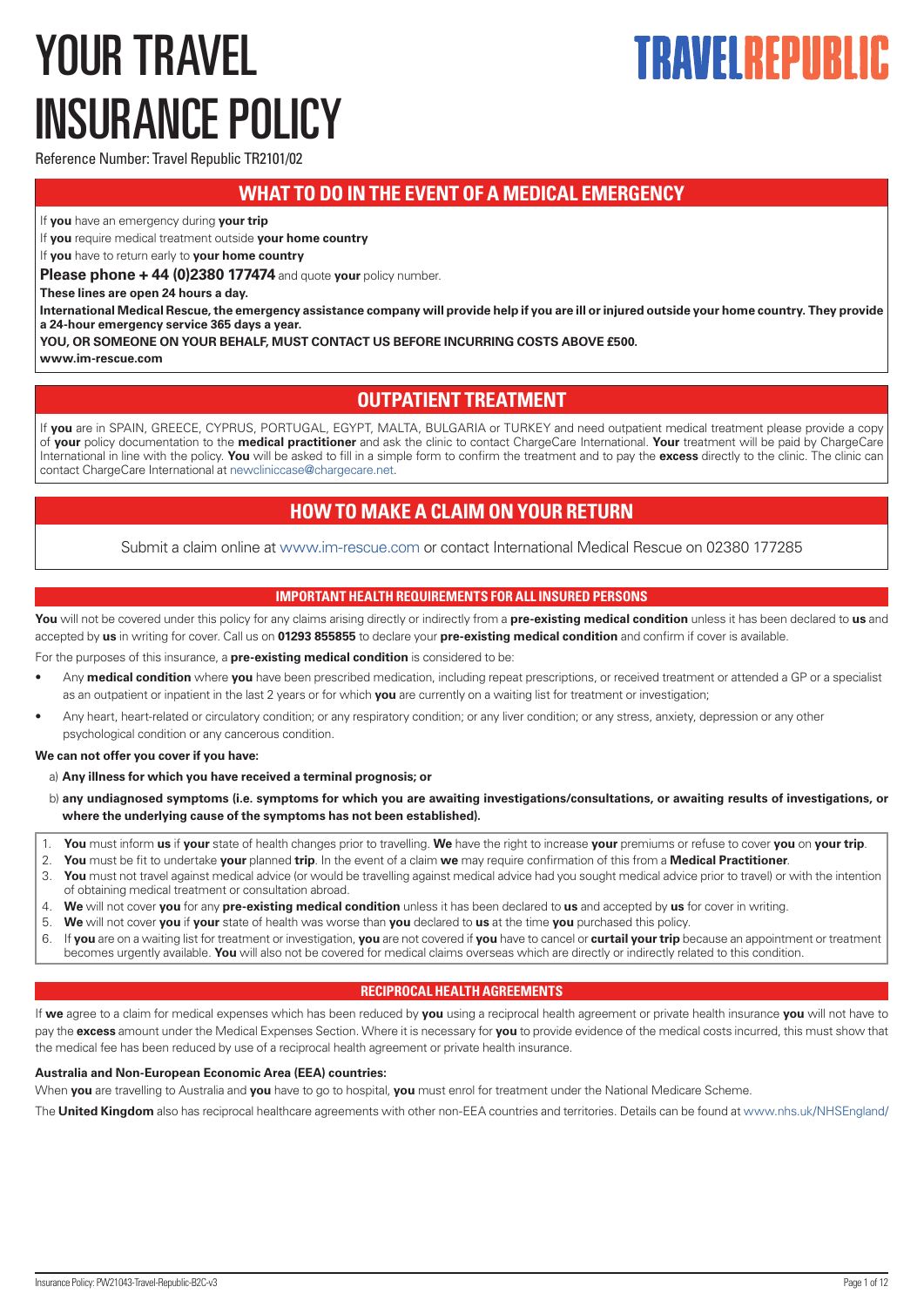| <b>CONTENTS</b>                                                                                                                                                                                                                     |      |                                                                                                                                                                                                                                    |      |
|-------------------------------------------------------------------------------------------------------------------------------------------------------------------------------------------------------------------------------------|------|------------------------------------------------------------------------------------------------------------------------------------------------------------------------------------------------------------------------------------|------|
| <b>Section</b>                                                                                                                                                                                                                      | Page | <b>Section</b>                                                                                                                                                                                                                     | Page |
| What to do in the Event of a Medical Emergency                                                                                                                                                                                      |      | <b>Cancellation And Curtailment</b>                                                                                                                                                                                                |      |
| Outpatient Treatment.                                                                                                                                                                                                               |      |                                                                                                                                                                                                                                    |      |
| How to Make a Claim On Your return                                                                                                                                                                                                  |      | Hospital Benefit                                                                                                                                                                                                                   |      |
|                                                                                                                                                                                                                                     |      |                                                                                                                                                                                                                                    |      |
| Reciprocal Health Agreements                                                                                                                                                                                                        |      | Personal Money                                                                                                                                                                                                                     |      |
|                                                                                                                                                                                                                                     |      | Loss Of Passport                                                                                                                                                                                                                   |      |
| Travel Republic                                                                                                                                                                                                                     |      | Travel Delay And Abandonment                                                                                                                                                                                                       |      |
| The Insurers                                                                                                                                                                                                                        |      | Missed Departure                                                                                                                                                                                                                   |      |
|                                                                                                                                                                                                                                     |      | Personal Accident <b>Executes Contract Contract Contract Contract Contract Contract Contract Contract Contract Contract Contract Contract Contract Contract Contract Contract Contract Contract Contract Contract Contract Con</b> |      |
| Eligibility Criteria                                                                                                                                                                                                                |      |                                                                                                                                                                                                                                    |      |
| Non-Travelling Relatives                                                                                                                                                                                                            |      | Legal Expenses                                                                                                                                                                                                                     |      |
| Trip Duration Limits                                                                                                                                                                                                                |      | Optional Additional Cover                                                                                                                                                                                                          |      |
| Geographical Locations <b>Example 20</b> Second 20 and 20 Second 20 and 20 and 20 and 20 and 20 and 20 and 20 and 20 and 20 and 20 and 20 and 20 and 20 and 20 and 20 and 20 and 20 and 20 and 20 and 20 and 20 and 20 and 20 and 2 |      | Optional Excess Waiver                                                                                                                                                                                                             |      |
| Pregnancy & Childbirth                                                                                                                                                                                                              |      |                                                                                                                                                                                                                                    |      |
| Cover                                                                                                                                                                                                                               |      |                                                                                                                                                                                                                                    |      |
| Your Premium.                                                                                                                                                                                                                       |      | Optional Cruise Upgrade                                                                                                                                                                                                            |      |
| Your Duty Of Disclosure                                                                                                                                                                                                             |      |                                                                                                                                                                                                                                    |      |
|                                                                                                                                                                                                                                     |      |                                                                                                                                                                                                                                    | 10   |
| Fraud                                                                                                                                                                                                                               |      |                                                                                                                                                                                                                                    | 10   |
| Complaints.                                                                                                                                                                                                                         |      | Piste Closure                                                                                                                                                                                                                      | .10  |
| Financial Services Compensation Scheme                                                                                                                                                                                              |      | Avalanche Or Landslide                                                                                                                                                                                                             | 10   |
| Privacy Notice.                                                                                                                                                                                                                     |      | Ski Hire                                                                                                                                                                                                                           | 10   |
|                                                                                                                                                                                                                                     |      |                                                                                                                                                                                                                                    | .10  |
| Your Cover                                                                                                                                                                                                                          |      |                                                                                                                                                                                                                                    |      |
| Travel Cover                                                                                                                                                                                                                        |      | General Exclusions Applicable To All Sections <b>Sections Contains the Section Section</b> Section 3                                                                                                                               |      |
|                                                                                                                                                                                                                                     |      | SUMMARY OF COVER                                                                                                                                                                                                                   |      |

|                                                              | <b>Essential Cover</b>                                              |                                          | <b>Super Cover</b>                                                  |                                          | <b>Super Plus Cover</b>                                             |                                          |
|--------------------------------------------------------------|---------------------------------------------------------------------|------------------------------------------|---------------------------------------------------------------------|------------------------------------------|---------------------------------------------------------------------|------------------------------------------|
| Cover<br>Per person unless otherwise shown.                  | Limits up to                                                        | <b>Excess</b><br>per person<br>per claim | Limits up to                                                        | <b>Excess</b><br>per person<br>per claim | Limits up to                                                        | <b>Excess</b><br>per person<br>per claim |
| <b>Cancellation and Curtailment</b>                          | £1.000                                                              | £130                                     | £2.000                                                              | £110                                     | £5.000                                                              | £100                                     |
| Emergency Medical and Repatriation Expenses*                 | £3,000,000                                                          | £130                                     | £5,000,000                                                          | £110                                     | £10,000,000                                                         | £100                                     |
| <b>Emergency Dental Treatment</b>                            | £250                                                                | £130                                     | £250                                                                | £110                                     | £500                                                                | £100                                     |
| Hospital Benefit                                             | £25 per complete 24 hours of<br>impatient treatment<br>(up to £500) | Nil                                      | £25 per complete 24 hours of<br>impatient treatment<br>(up to £500) | Nil                                      | £25 per complete 24 hours of<br>impatient treatment<br>(up to £500) | Nil                                      |
| Personal Possessions and Baggage                             | £750                                                                |                                          | £1,000                                                              |                                          | £2,000                                                              |                                          |
| • Single Item Limit                                          | £100                                                                | £130                                     | £150                                                                | £110                                     | £300                                                                | £100                                     |
| • Valuables Limit                                            | £100                                                                |                                          | £150                                                                |                                          | £300                                                                |                                          |
| • Delayed Baggage                                            | £50 for each full 12 hour delay<br>(Max £100)                       | Nil                                      | £75 for each full 12 hour delay<br>(Max £100)                       | Nil                                      | £75 for each full 12 hour delay<br>(Max £100)                       | Nil                                      |
| • Cash Limit                                                 | £100                                                                | £130                                     | £100                                                                | £110                                     | £200                                                                | £100                                     |
| <b>Loss of Passport</b>                                      | £150                                                                | £130                                     | £150                                                                | £110                                     | £250                                                                | £100                                     |
| <b>Travel Delay - Benefit</b>                                | £10 for each full 12 hour delay<br>(Max £100)                       | Nil                                      | £20 for each full 12 hour delay<br>(Max £200)                       | Nil                                      | £20 for each full 12 hour delay<br>(Max £200)                       | Nil                                      |
| • Abandonment                                                | £1,000                                                              | £130                                     | £2,000                                                              | £110                                     | £5.000                                                              | £100                                     |
| Missed Departure                                             | £500                                                                | £130                                     | £750                                                                | £110                                     | £1,000                                                              | £100                                     |
| Personal Accident • Permanent Total Disablement **           | £10,000                                                             | Nil                                      | £10,000                                                             | Nil                                      | £25.000                                                             | Nil                                      |
| • Loss of $Limb(s)/Eye(s)$ <sup>**</sup>                     | £10,000                                                             | Nil                                      | £10,000                                                             | Nil                                      | £25,000                                                             | Nil                                      |
| Death                                                        | £10,000                                                             | Nil                                      | £10,000                                                             | Nil                                      | £25,000                                                             | Nil                                      |
| • Death if the Insured Person is<br>aged under 16 or over 75 | £1,000                                                              | Nil                                      | £2,500                                                              | Nil                                      | £2,500                                                              | Nil                                      |
| <b>Personal Liability</b>                                    | $£1,000,000$ per policy                                             | £200                                     | £2,000,000 per policy                                               | £200                                     | £2,000,000 per policy                                               | £200                                     |
| <b>Legal Expenses</b>                                        | £25,000 per policy                                                  | £130                                     | £25,000 per policy                                                  | £110                                     | £25,000 per policy                                                  | £100                                     |
| <b>Optional Winter Sports Cover</b>                          |                                                                     |                                          |                                                                     |                                          |                                                                     |                                          |
| Loss or damage to ski equipment (owned)                      | £500                                                                | £130                                     | £500                                                                | £110                                     | £1,000                                                              | £100                                     |
| • Single Item Limit                                          | £250                                                                | <b>NA</b>                                | £250                                                                | <b>NA</b>                                | £500                                                                | <b>NA</b>                                |
| Loss or damage to ski equipment (hired)                      | £250                                                                | £130                                     | £250                                                                | £110                                     | £300                                                                | £100                                     |
| Ski Hire                                                     | £20 per complete 24 hours<br>(Max £200)                             | Nil                                      | £20 per complete 24 hours<br>(Max £200)                             | Nil                                      | £20 per complete 24 hours<br>(Max £500)                             | Nil                                      |
| Ski Pack                                                     | £75 per complete 24 hours<br>(Max £300)                             | Nil                                      | £75 per complete 24 hours<br>(Max £300)                             | Nil                                      | £75 per complete 24 hours<br>(Max £450)                             | Nil                                      |
| <b>Piste Closure</b>                                         | £20 per complete 24 hours<br>(Max £200)                             | Nil                                      | £20 per complete 24 hours<br>(Max £200)                             | Nil                                      | £20 per complete 24 hours<br>(Max £400)                             | Nil                                      |
| Delay due to avalanche or landslide                          | £25 per complete 24 hours<br>(Max £250)                             | Nil                                      | £25 per complete 24 hours<br>(Max £250)                             | Nil                                      | £25 per complete 24 hours<br>(Max £250)                             | Nil                                      |

**\* Emergency Medical and Repatriation Expenses** - For travel to the United States of America **we** will only pay for necessary emergency medical treatment, surgical, hospital, ambulance and nursing fees and charges. This means costs that are incurred for approved, eligible medical services or supplies up to 150% of the published medical rates for the same or similar treatment as payable by US Medicare. **\*\*** Only applicable if over 16 or under 75.

Limits stated are on a per claim basis and are not cumulative across the period of insurance, unless otherwise stated.

Insurance Policy: PW21043-Travel-Republic-B2C-v3 Page 2 of 12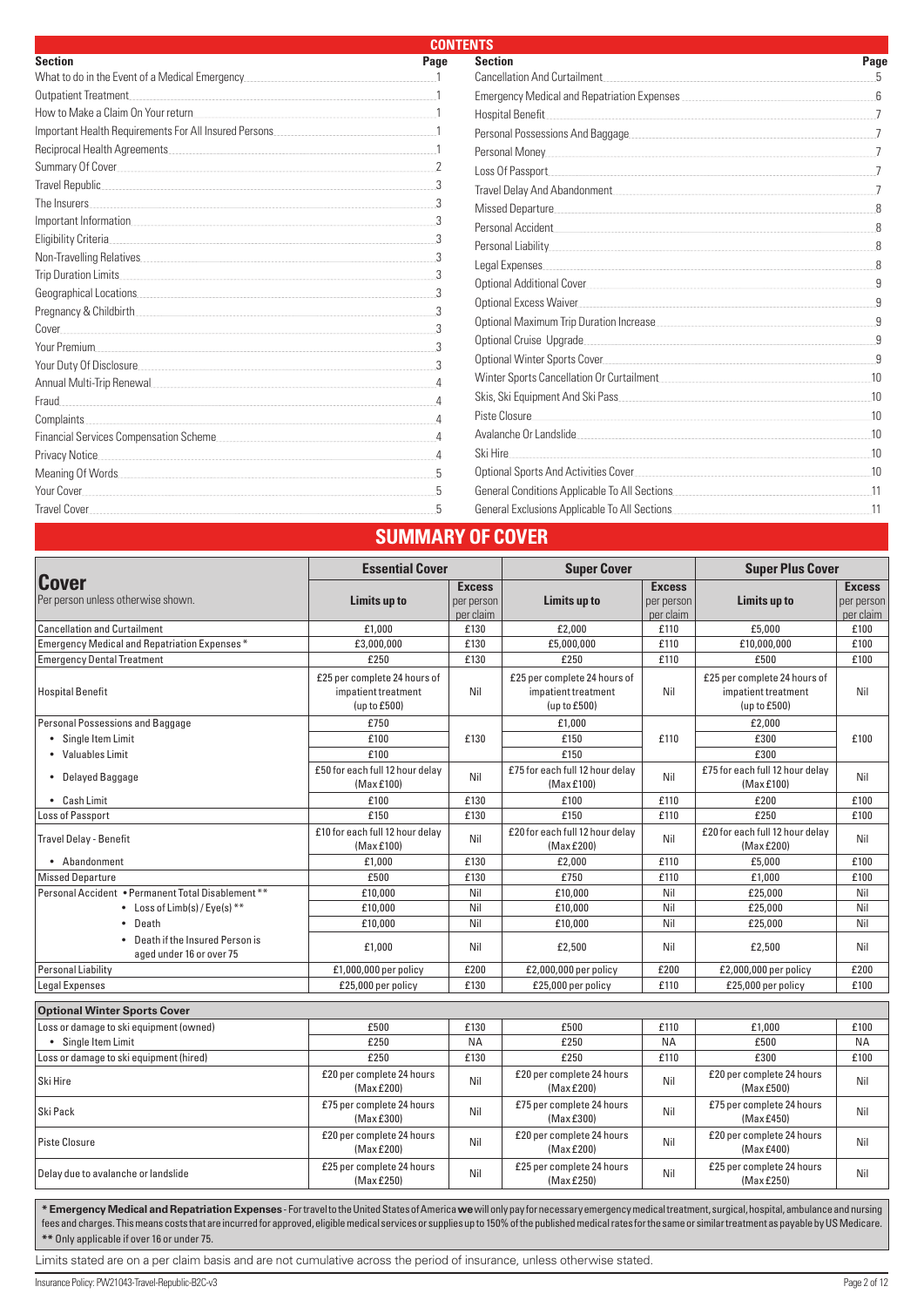#### **TRAVEL REPUBLIC**

<span id="page-2-0"></span>This policy has been arranged by Travel Republic which is an appointed representative of Rock Insurance Services Limited (ROCK). Rock Insurance Services Limited is authorised and regulated by the Financial Conduct Authority (FCA). ROCK's FCA registration number is 300317. You can check the regulatory status of ROCK by visiting <http://www.fca.org.uk/register> or by telephoning 0800 111 6768. ROCK is the administrator of this policy

and has brought together a number of different insurers to provide the following benefits.

#### **THE INSURERS**

The insurer details provided below can be checked on the Financial Services Register by visiting: [www.fca.org.uk](http://www.fca.org.uk) or contacting the Financial Conduct Authority on 0800 111 6768.

#### **INSURER DETAILS**

This insurance is underwritten by Insurance Company `Euroins' AD authorised and regulated by the Bulgarian Financial Supervision Commission. Deemed authorised by the Prudential Regulation Authority. Subject to regulation by the Financial Conduct Authority and limited regulation by the Prudential Regulation Authority. Details of the Temporary Permissions Regime, which allows EEA-based firms to operate in the UK for a limited period while seeking full authorisation, are available on the Financial Conduct Authority's website.

# **IMPORTANT INFORMATION**

#### **ELIGIBILITY CRITERIA**

- This policy is only available to residents of the **United Kingdom**.
- Insurance cannot be purchased once **your trip** has commenced and must be purchased whilst in the **United Kingdom**.
- A family policy is for the main **insured person**, his/her spouse, Civil Partner or Common Law Partner, and up to four of their dependent children under 18 years of age (in full-time education and residing with them) or the main **insured person**, his/her spouse, Civil Partner or Common Law Partner and their grandchildren under 18 years of age (in full time education). For annual multi-trip policies, each insured adult can travel independently. All members of the family must live at the same address.
- A couple policy is for 2 adults in a relationship, living at the same address.
- Cover is only provided for **trips** in the **United Kingdom** if **you** have a minimum of two nights' pre-booked and pre-paid accommodation.
- **Your trip** must start and end in the **United Kingdom** and **you** must have a return ticket.
- If **you** are a **United Kingdom** resident living in Northern Ireland and **your** travel itinerary requires **you** to use Republic of Ireland departure/ arrival points, **your** cover will be as if **you** were still travelling from Northern Ireland.

**You** should note that the policy will **NOT** cover **you** if:

- **You** reside outside the **United Kingdom**;
- **You** are over the age of 85 years old when **you** purchase a Single Trip policy;
- **You** are over the age of 79 when **you** purchase an Annual Multi-trip Policy;
- **You** require Winter Sports cover but are over the age of 60, or **you** have not paid the appropriate extra premium;
- You require cover for a Cruise holiday and have not paid the appropriate extra premium;
- **You** are not registered with a General Practitioner in **your home country**.

#### **NON-TRAVELLING RELATIVES**

This policy will NOT cover any claims under Cancellation or **Curtailment** arising directly or indirectly from any **medical condition** known to **you** prior to the start of **your period of insurance**, and before booking **your trip** affecting any **close relative**, **travel companion**, or person **you** are going to stay with on **your trip** if:

- a **terminal prognosis** had been received; or
- if they were on a waiting-list for, or had knowledge of the need for, surgery, inpatient treatment or investigation at any hospital; or if during the 90 days immediately prior to the start of the **period of insurance** they had:
	- required surgery, inpatient treatment or hospital consultations; or
	- required any form of treatment or prescribed medication.

#### **TRIP DURATION LIMITS**

Single Trip Policies: 365 days, if **you** are aged between 66 and 85 years of age **trips** are limited to 31 days.

Annual Multi-trip Policies: Any number of **trips** in the policy year but limited to 31 days per **trip** unless the relevant **trip** extension has been purchased and is detailed on **your certificate of insurance**.

The insurance is only valid if **you** have insured the whole duration of each individual **trip**, as shown on **your certificate of insurance**. The start and finish dates of the **trip** must fall within the 12 month period shown on **your certificate of insurance**. For holidays booked during the 12 month period and that start after the end of the 12 month period, **we** will provide cancellation cover until the policy ends. If **you** have to stay on **your trip** longer because of events which **you** have no control over **we** will extend the **period of insurance**

by up to 30 days, at no extra cost. If the transport **you** are on is hijacked, **we** will automatically provide worldwide cover. The **period of insurance** will continue for up to 12 months without extra charge.

#### **GEOGRAPHICAL LOCATIONS**

#### **Home Country** The **United Kingdom**.

#### **Europe**

Albania, Algeria, Andorra, Armenia, Austria, Azerbaijan, Azores, Balearics, Belarus, Belgium, Bosnia-Herzegovina, Bulgaria, Canary Islands, Corfu, Corsica, Crete, Croatia, Cyprus, Czech Republic, Denmark, Egypt, Eire (Republic of Ireland), Estonia, Faroe Islands, Finland, France, Georgia, Germany, Gibraltar, Greece, Guernsey, Holland (Netherlands), Hungary, Iceland, Isle of Man, Italy, Jersey, Kos (Greek Island), Kosovo, Latvia, Liechtenstein, Lithuania, Luxembourg, Macedonia, Madeira, Malta, Mediterranean Islands, Moldova, Monaco, Montenegro, Morocco, Northern Ireland, Norway, Poland, Portugal, Rhodes, Romania, Russia (West of the Ural Mountains), San Marino, Sardinia, Serbia, Slovakia, Slovenia, Spain, Sweden, Switzerland, Tunisia, Turkey, Ukraine, United Kingdom, Vatican City.

#### **Worldwide, excluding USA, Canada, Caribbean and Mexico**

Anywhere in the world except the United States of America, Canada, the Caribbean and Mexico.

#### **Worldwide, including USA, Canada, Caribbean and Mexico** Anywhere in the world.

#### **Please note:**

No cover is provided for **trips** where **you** have travelled to a specific country or to an area where, prior to **your trip** commencing, the Foreign, Commonwealth and Development Office have advised against all (but essential) travel unless the FCDO advice relates soley to **coronavirus** and **you** have a Single **Trip** European policy.

#### **PREGNANCY & CHILDBIRTH**

Cover under this policy is provided for unforeseen events. In particular, cover is provided under Section 1 for unforeseen **bodily injury** or illness. Pregnancy and childbirth are not considered to be either an illness or injury. Cover is ONLY provided under Sections 1 3, 4 and 5 of this policy for claims arising from **complications of pregnancy and childbirth**. Please make sure **you** read the definition of **complications of pregnancy and childbirth** given under the Meaning of Words.

#### **COVER**

This wording provides full details of all **your** cover.

The policy covers all persons named on the **certificate of insurance** for whom the premium has been paid.

This policy wording contains all possible levels of cover on offer. Sections of cover that apply to **your** policy will depend on **your** choice of cover, upgrade options and the premium **you** have paid and will be shown on **your certificate of insurance**.

If **you** are in any doubt about any aspect of this policy wording please contact **us** using the telephone number on **your certificate of insurance** .

#### **YOUR PREMIUM**

ROCK collects and holds insurance premiums as an agent of the insurer. **We** do not charge a fee for arranging **your** policy. However, administrative fees may be applicable if **you** wish to receive **your** documents by post or **you** require an amendment to **your** policy at a later date.

#### **YOUR DUTY OF DISCLOSURE**

When taking out this policy it is vital that **you** answer any questions honestly and accurately. **You** must not make any misrepresentation because inaccurate answers may result in a claim being declined.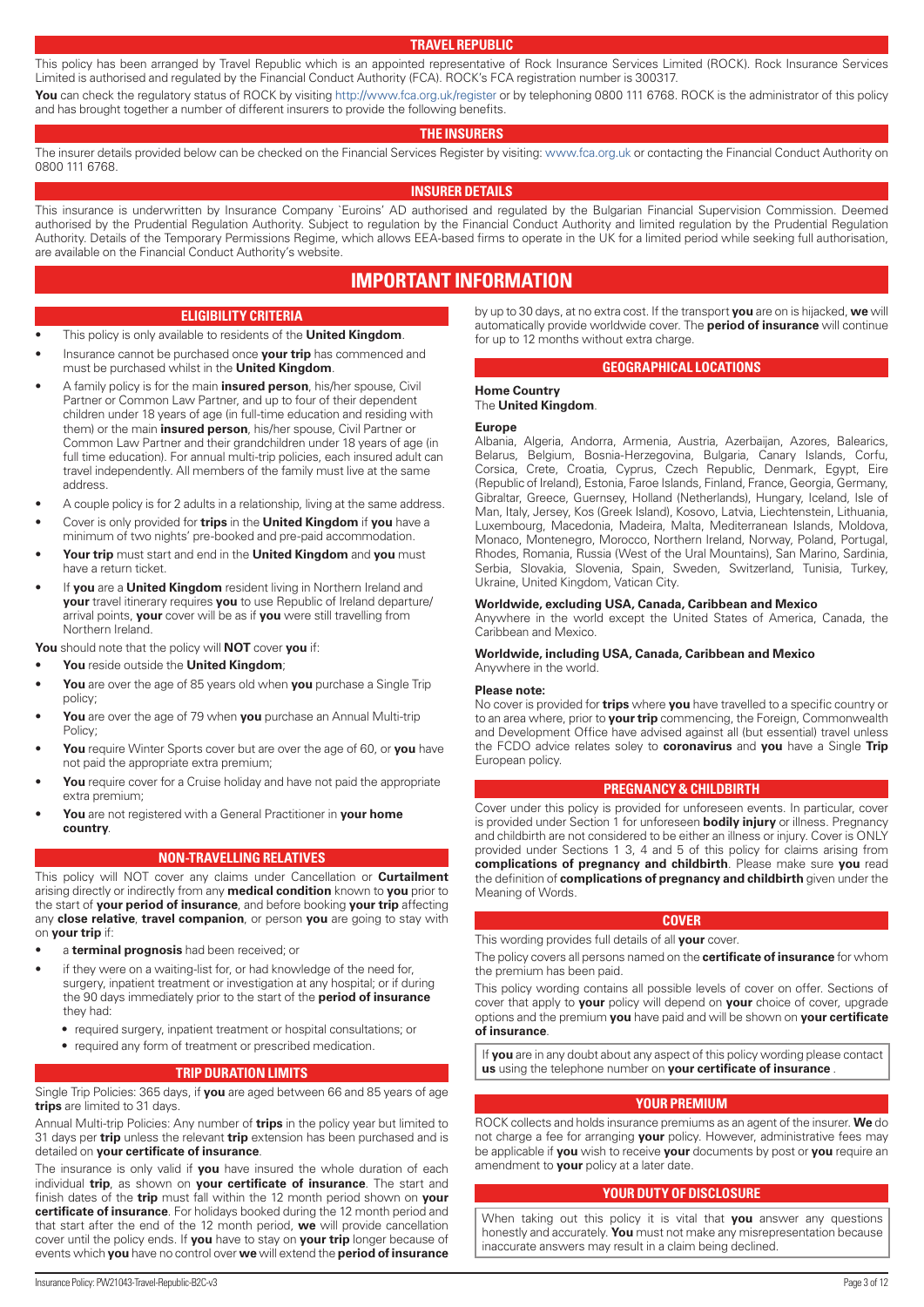### **ANNUAL MULTI-TRIP RENEWAL**

<span id="page-3-0"></span>Rock Insurance Services Limited (ROCK) will include **your** annual multi-trip policy into their renewal programme.

To make sure **you** have continuous cover under **your** policy, ROCK will aim to automatically renew (autorenew) **your** policy when it runs out. Each year ROCK will write to **you** before the renewal date of **your** policy, and tell **you** about any changes to the premium or the policy terms and conditions. ROCK will then attempt to collect the renewal premiums from the credit card or debit card used for the purchase of **your** original policy.

There may be occasions where the policy fails to automatically renew. Some examples of this are as follows:

- **You** have insufficient funds in **your** bank account;
- Your credit or debit card details have changed;
- You are no longer eligible for the policy;
- The policy scheme has undergone significant changes.

If one of these situations occur then ROCK will write to tell **you** that they have been unable to automatically renew **your** policy and ask **you** to contact their Customer Services Team.

#### **IMPORTANT NOTES:**

**Your** renewed policy will only be valid when **you** have told ROCK about any changes to **your** policy details and **you** have rescreened any **pre-existing medical conditions**.

ROCK are entitled to assume that **your** details have not changed and **you** have the permission of the card holder unless **you** tell ROCK otherwise. ROCK will tell the relevant processing bank to charge the relevant premium to the debit card or credit card on or before the renewal date.

ROCK will not automatically renew any linked medical endorsement as **your pre-existing medical conditions** may change. **You** should contact ROCK to rescreen at renewal.

**You** should take the opportunity at renewal to review **your** needs. **You** may be able to get the insurance cover **you** want at a better price if **you** shop around. Please bear in mind that it's not just the insurance prices that vary. Even if another insurer is quoting a similar price, the levels of cover and policy benefits they offer may be different. It's important that **you** compare carefully and choose the policy that meets **your** needs.

**You** can tell ROCK about any changes to **your** policy details or opt out of automatic renewal at any time by phoning ROCK on the telephone number provided on **your** certificate of insurance.

## **CANCELLATION OF YOUR POLICY**

**We** hope **you** are happy with the cover this policy provides. However, **you** have the right to cancel this policy, should it not meet **your** needs, within 14 days from either the date of purchase or receipt of **your certificate of insurance**, whichever is later, and provided that **you** have not already travelled.

**You** can cancel **your** policy by contacting ROCK on 01293 855802 or by email at [admin@rockinsurance.com](mailto:admin@rockinsurance.com).

If **you** do decide to cancel the policy during the 14 day cooling off period then **your** premium will be refunded in full, provided no claims have been made or no incidents have occurred that may give rise to a claim. Should **you** decide to cancel after the 14 day cooling off period no refund will be given.

**We** may cancel this policy at any time if **you** have not paid **your** premium or if there is evidence that **you** misled us or attempted to do so. By this **we** mean, if **you** are dishonest or use fraudulent means to benefit under this policy or if **you** give any false declaration or make a deliberate misstatement when applying for this cover or when making or supporting **your** claim.

**We** will contact **you** by email and tell **you** at your last known email address if **we** cancel **your** policy, or by letter if **we** do not hold an email address for **you**.

#### **FRAUD**

Throughout **your** dealings with us **we** expect **you** to act honestly.

If **you** or anyone acting for **you**:

- knowingly provides information to us as part of **your** application for **your** policy that is not true and complete to the best of **your** knowledge and belief,
- makes a fraudulent or exaggerated claim under **your** policy,
- makes a false statement in support of a claim,
- submits a false or forged document in support of a claim,
- makes a claim for any loss or damage caused by **your** wilful act or caused with **your** agreement, knowledge or collusion.

#### Then **we** will:

- prosecute fraudulent claimants,
- make the policy void from the date of the fraudulent act,
- not pay any fraudulent claims,
- be entitled to recover from **you** the amount of any fraudulent claim already paid under **your** policy since the start date,
- not return any premium paid by **you** for the policy,
- inform the police of the circumstances,
- pass **your** details onto fraud prevention agencies,
- place **your** details on to a register of claims through which insurers share claims related information.

#### **COMPLAINTS**

**We** always aim to provide a first class service. However, if **you** have any cause for complaint, please address these in the first instance to:

The Compliance Manager, ROCK Insurance Group, Griffin House, 135 High Street, Crawley, West Sussex RH10 1DQ

Email: [admin@rockinsurance.com](mailto:admin@rockinsurance.com)

For complaints about how a claim has been handled **you** should contact:

International Medical Rescue, 15 East Links, Tollgate. Eastleigh, Hampshire SO53 3TG

Email: [complaints@im-rescue.com](mailto:complaints@im-rescue.com)

Further details of **our** internal complaint-handling procedures are available on request

If **you** are unhappy with the service provided by an appointed representative the relevant complaint-handling procedure is available on request.

If the appropriate party cannot resolve **your** complaint, **you** may refer **your** complaint to the Financial Ombudsman Service. **You** can ask the Financial Ombudsman Service to review **your** complaint if for any reason **you** are dissatisfied with the final response, or if the appropriate party have not issued their final response within eight weeks from **you** first raising the complaint.

Please note that if **you** do not refer **your** complaint within 6 months, the Financial Ombudsman Service will not have **our** permission to consider **your** complaint and therefore will only be able to do so in very limited circumstances. For example, if it believes that the delay was a result of exceptional circumstances.

**You** can contact the Financial Ombudsman Service at:

Financial Ombudsman Service Exchange Tower, Harbour Exchange Square, London E14 9SR Phone: 0800 023 4567 Email: [complaint.info@financial-ombudsman.org.uk](mailto:complaint.info@financial-ombudsman.org.uk)

ROCK Insurance Group adheres to the Alternative Dispute Resolution Regulations 2015 EU Directive. **You** can access the Online Dispute Resolution Portal here: <https://webgate.ec.europa.eu/odr/main/?event=main.about.show>

#### **FINANCIAL SERVICES COMPENSATION SCHEME**

**We** are covered by the Financial Services Compensation Scheme (FSCS). If **we** cannot meet our obligations **you** may be entitled to compensation under the scheme. **You** can get more information from the Financial Services Compensation Scheme at [www.fscs.org.uk](http://www.fscs.org.uk) or by calling **0800 678 1100** or **0207 741 4100**.

#### **PRIVACY NOTICE**

Any information that you have given to ROCK will be used for the administration of your policy. The information that you have provided will be shared with the following parties:

- The insurers of the policy, Insurance Company 'Euroins' AD, to obtain a premium if **your** quote requires referral to them. The personal information that will be shared with the insurer at this time will be **your** name, **your** contact details and any medical history as declared to **us** by **you**.
- If **you** purchase a product with ROCK, **your** information will be shared with the insurer of the policy to underwrite **your** policy.
- In the event of a claim **your** personal information will be shared with the insurer and their appointed emergency assistance company and/or claims administrator. Details of these organisations are stated within this policy terms and conditions.
- The Financial Conduct Authority and/or other regulatory/governing bodies for the purposes of compliance monitoring and to prevent and detect fraud.

**We** reserve the right to disclose personally identifiable information in order to comply with the law, applicable regulations and government requests.

**We** also reserve the right to use such information in order to protect our operating systems and integrity as well as other users.

Any third parties employed by **us** to process **your** data on **our** behalf are subject to contractual obligations to protect the security of **your** data. These activities are carried out within the UK and European Economic Area (EEA), and outside the EEA. The data protection laws and/or the agreements **we** have entered into with the receiving parties in relation to the processing of data outside the EEA provide a similar level of protection to the laws and/or agreements **we** have entered into within the EEA. **You** are entitled, on request, to a copy of the personal information ROCK holds about **you**, and **you** have other rights in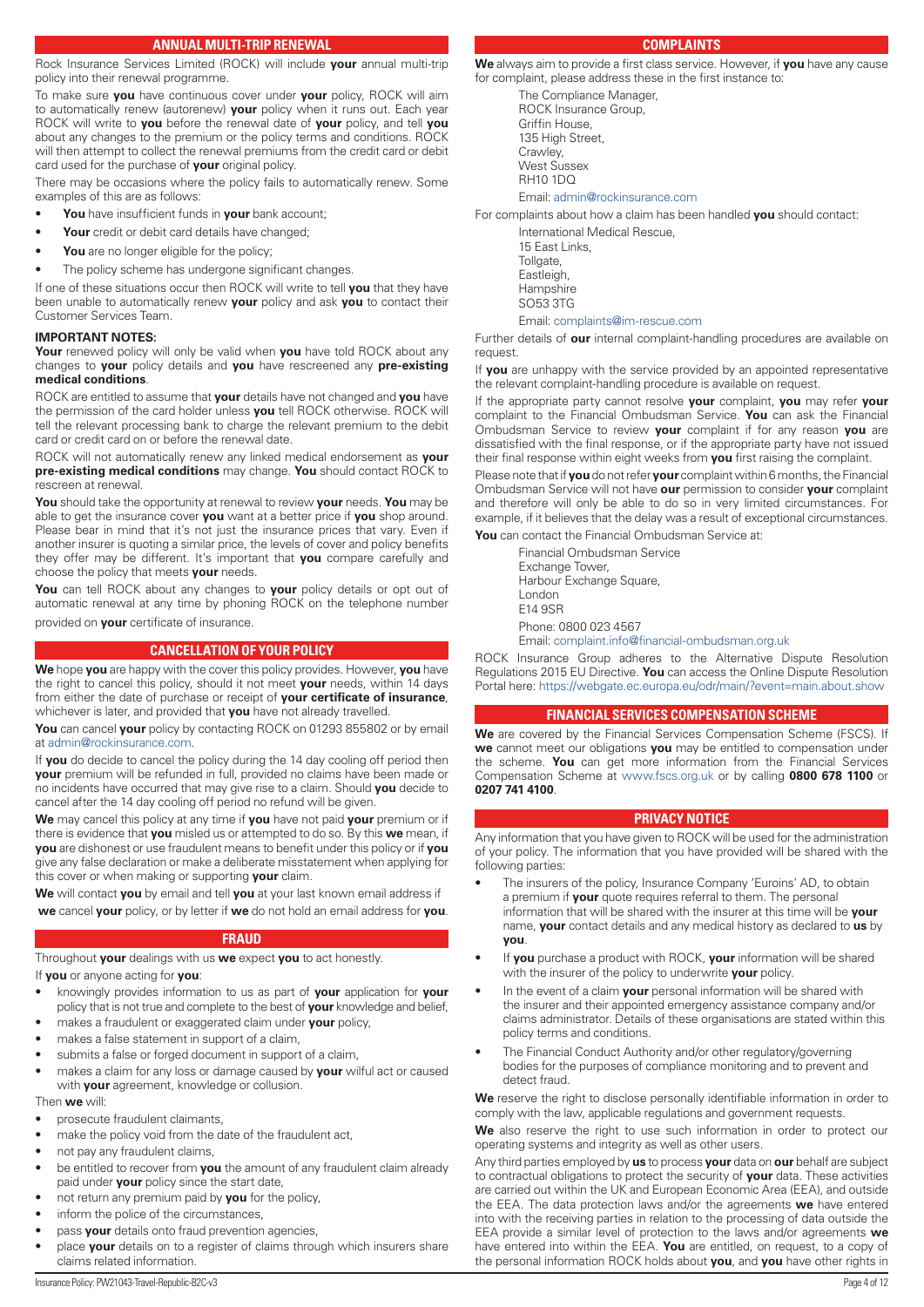<span id="page-4-0"></span>relation to how **we** use **your** data (as set out in ROCK's privacy policy which can be accessed through links on **your certificate of insurance**). Please let **us** know if **you** think any information held about **you** is inaccurate, so that it may be corrected.

#### **MEANING OF WORDS**

The following words and expressions used in this policy shall mean the following wherever they appear in bold within this document:

Act of terrorism: an act including, but not limited to, the use of force or violence and/or the threat thereof, of any person or group(s) of persons, whether acting alone or on behalf of or in connection with any organisation(s) or government(s), committed for political, religious, ideological or ethnic purposes or reasons including the intention to influence any government and/or to put the public, or any section of the public, in fear.

**Bodily injury:** Accidental **bodily injury** caused solely and directly by external, violent and visible means.

**Certificate of insurance:** The document showing details of the cover purchased and naming all **insured persons**.

**Close relative:** Mother, father, sister, brother, wife, husband, partner, son, daughter (including fostered/adopted son or daughter), grandparent, grandchild, parent-in-law, son-in-law, daughter-in-law, sister-in-law, brother-in-law, stepparent, step-child, step-brother, step-sister, or legal guardian.

**Complications of Pregnancy and Childbirth:** Toxaemia, gestational hypertension, pre-eclampsia, ectopic pregnancy, hydatidiform mole (molar pregnancy), retained placenta membrane, placental abruption, hyperemesis gravidarum, placenta praevia, stillbirths, miscarriage, medically necessary emergency Caesarean sections/medically necessary termination and any premature births more than 8 weeks (or 16 weeks in the case of a known multiple pregnancy) prior to the expected delivery date.

**Coronavirus:** Coronavirus disease (COVID-19); severe acute respiratory syndrome coronavirus (SARS-COV-2), any mutation of these or any **epidemic** or **pandemic** virus or **epidemic** or **pandemic** disease.

**Curtail/Curtailment:** Return early to **your home** after the commencement of the **outward journey**.

**Epidemic:** a disease, illness or virus spreading in a certain region or country and which is defined as such by the World Health Organization or Foreign, Commonwealth and Development Office.

**Excess:** The first amount of a claim that **you** must pay as detailed in the travel insurance summary of cover.

**Holiday services**: Pre-booked, pre-paid elements of the **trip** including car hire, airport parking and excursion tickets.

**Home: Your** permanent residence in **your home country**.

**Home country:** The country where **you** are ordinarily permanently resident, pay tax or are registered with a **medical practitioner**.

**Insured person:** Any person named on the **certificate of insurance** for whom the appropriate premium has been paid.

Loss of limb: Total loss of use by physical severance at or above the wrist or ankle.

**Loss of sight:** Total and permanent **loss of sight** without expectation of improvement in both eyes when **your** name is added to the Register of Blind Persons on the authority of a qualified ophthalmic specialist; or in one eye when the degree of sight remaining after correction is 3/60 or less on the Snellen Scale.

**Manual work:** Physical labour involving the use of tools or machinery or working at heights of over two metres (nursing and bar-work are not considered to be **manual work**).

**Medical condition:** Any medical or psychological disease, sickness, condition, illness or injury.

**Medical practitioner:** A doctor or specialist who is legally qualified, licensed and registered to practice medicine under the laws of the country in which they practice, excluding **you**, **your travel companion**, a member of **your close relative**, or **your** employee.

**Money:** Cash, postal and **money** orders, travellers' cheques held by **you** for social, domestic and pleasure purposes.

**Outward journey:** The initial journey in conjunction with **your trip** from **your home** in **your home country**.

**Pandemic:** a disease, illness or virus which is simultaneously transmitted globally and declared as such by the World Health Organization or Foreign, Commonwealth and Development Office.

**Permanent total disablement:** A disablement which prevents **you** from carrying out ANY occupation for a period of 12 months after an accident sustained during **your trip** and which is, at the end of that period, beyond reasonable hope of improvement and where medical evidence confirms that **you** are not capable of undertaking paid work of any and every kind for the rest of **your** life.

**Period of insurance:** The **period of insurance** for all sections except cancellation commences when **you** leave **your home** in **your home country** to start **your trip** and ends when **you** have returned to **your home** in **your home country**. Cancellation cover for a Single Trip policy starts when **you** purchase this insurance or when **you** book **your trip**, whichever is the later. Cancellation cover for Annual Multi-trip policy will not commence until the start

date shown on **your certificate of insurance** even if the premium has been paid earlier.

Personal possessions: Suitcases (or other luggage carriers) and their contents taken on **your trip** together with articles worn or carried by **you** for **your** individual use during **your trip**.

**Pre-existing medical condition:** Any **medical condition** where **you** have been prescribed medication, including repeat prescriptions, or received treatment or attended a GP or a specialist as an outpatient or inpatient in the last 2 years or for which **you** are currently on a waiting list for treatment or investigation:

Any any heart, heart-related or circulatory condition; or any respiratory condition; or any liver condition; or any stress, anxiety, depression or any other psychological condition or any cancerous condition.

**Public transport:** Airline, train, bus, coach, or ferry services, operating to a published timetable on which **you** are a fare-paying passenger or a tour operator's own transport service, or taxi, to join **your** booked travel itinerary.

**Ski equipment:** Skis (including bindings), ski boots, ski poles and snowboards.

**Strike or industrial action:** Organised action taken by a group of workers which prevents the supply of goods and/or services on which **your trip** depends.

**Terminal prognosis:** In the opinion of **your** doctor or consultant **your** condition cannot be cured or adequately treated, to the extent that it is predicted to cause a shortened life expectancy.

**Travel Companion:** A person with whom **you** have booked to travel on the same itinerary and without who **your** travel plans would be impossible.

**Trip:** A journey starting and ending in **your home country** within the geographical area specified on **your certificate of insurance** during the **period of insurance**.

**United Kingdom:** England, Scotland, Wales, Northern Ireland, Channel Islands and the Isle of Man except under Geographical Limits where Channel Islands and the Isle of Man are considered to be part of Europe.

**Unattended:** When **you** cannot see and are not close enough to **your** property to prevent unauthorised interference or theft of **your** property unless left in a safety-deposit facility.

**Valuables:** Jewellery, articles made of gold silver or other precious metals, precious or semi-precious stones, watches, binoculars, telescopes, photographic equipment, electronic audio or video equipment and any computer equipment (including software), tablets, furs, or leather clothing (apart from footwear).

**You/Your:** Each **insured person** named in the **certificate of insurance**.

**We/Us/Our:** The relevant insurer under each section of this policy.

# **YOUR COVER**

There are conditions and exclusions which apply to individual sections of the policy and general conditions, exclusions and warranties which apply to the whole policy. Please refer to the relevant section and read in conjunction with the General Conditions and General Exclusions.

# **TRAVEL COVER**

#### **CANCELLATION AND CURTAILMENT**

## *What you are covered for*

**We** will pay **you** up to the amount shown in the summary of cover for the unused portion of **your** travel and accommodation costs that **you** have paid or contracted to pay and **you** suffer a financial loss because **you** cannot get a full refund if **you** cancel before the start of **your trip** or cut **your trip** short and return **home** early during the **period of insurance** because of the following:

- 1. the death, **bodily injury** or illness of **you**, a **close relative**, **your travel companion** or any person **you** have arranged to stay with during **your trip**; or
- 2. **you, your travel companion** or any person **you** have arranged to stay with during **your trip** receiving a diagnosis of **coronavirus** within 14 days of the start of the **trip** or in the case of being admitted to hospital due to **coronavirus** within 28 days of the start of the **trip**;
- **you** being contacted by the NHS Test and Trace system and being told that **you** must self-isolate, within 14 days prior to **your** departure date, including on the date **your trip** is due to commence, or a member of **your** household receiving a positive **coronavirus test** result within 14 days prior to **your** departure date, which means that **you** are required to be selfisolating on the date **your trip** is due to commence;
- 4. **your** booked accommodation being required to close after **you** have checked in at **your** booked accommodation because of **you**, a guest or employee being diagnosed with **coronavirus**;
- 5. **you** or **your travel companion** being denied boarding following either a **coronavirus** diagnosis or receiving a temperature test or other medical test reading which falls outside of the transport provider's terms of travel;
- **you** being called for jury service or as a witness in a Court of Law (but not as an expert witness or where **your** employment would normally require **you** to attend court); or
- 7. **your** redundancy, provided that **you** were working at **your** current place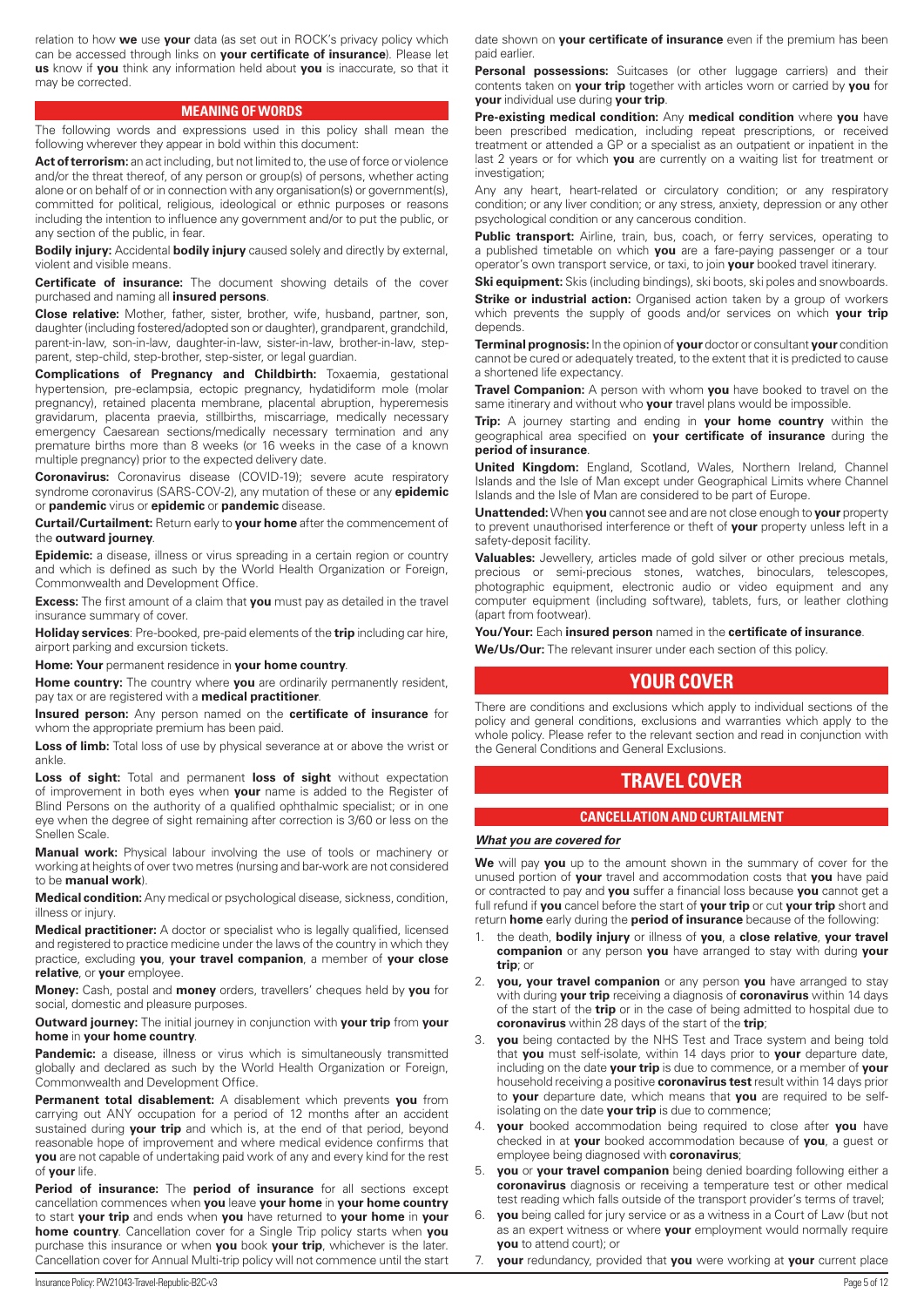<span id="page-5-0"></span>of employment for a minimum of 2 years and that **you** were not aware of any impending redundancy at the time this policy was issued or the **trip** was booked; or

- 8. **your home** being made uninhabitable due to accidental damage, burglary, flooding or fire;
- 9. the police requesting **your** presence following burglary or attempted burglary at **your home**; or
- 10. **you**, or any person **you** intended to travel with, who is a member of the Armed Forces, emergency services, the nursing profession or a government employee being ordered to return to duty.

If **your** cancellation is due to **coronavirus**, and **you** have to cancel because **you** receive a positive **coronavirus** test result before **your** outbound journey, **we** will pay **you** the cost of **your** private **coronavirus** test up to £100 per person to a maximum of £600 per policy.

#### **SPECIAL CONDITIONS**

If **you** fail to notify the travel agent, tour operator, provider of **your coronavirus** test or provider of transport or accommodation as soon as **you** find out it is necessary to cancel the **trip**, the amount **we** will pay will be limited to the cancellation charges that would have otherwise applied.

**You** must give notice as soon as possible to **us** of any circumstances making it necessary for **you** to return **home** and before any arrangements are made for your repatriation.

**We** will only consider cancellation claims due to **coronavirus** that are supported by a test conducted by an approved provider on the Department of Health and Social Care list of providers for "Test To Release" or who meet the DHSC minimum Covid19 requirements and standards. The test must be an approved PCR or Lateral Flow Test with a CE mark.

For claims relating to NHS Test and Trace, **you** must provide evidence of the need to self-isolate from the official NHS Test and Trace app or the NHS COVID-19 app. This should take the form of an email or text message from NHS Test and Trace or an alert from the NHS COVID-19 app.

Please note: No cover applies for cancellation due to **you** being contacted by Test and Trace, or a family member receiving a positive **coronavirus** test and **you** needing to self-isolate as a result, if this is within 48 hours of **you** purchasing **your** policy.

If **you** are denied boarding as a result of **coronavirus you** must have documented proof of this from the airline.

#### *What you are NOT covered for*

- 1. the **excess** shown in the summary of cover;
- 2. claims for air passenger duty (which can be reclaimed by **you** through **your** travel agent or airline) and any airport tax which is refundable;
- 3. claims where **you** have failed to obtain a medical certificate from a **medical practitioner**, confirming that cancellation or curtailment of the **trip** is medically necessary;
- 4. claims for unused travel costs where **we** have paid or agreed to pay the extra cost of returning **you** to **your** home under the Emergency Medical and Repatriation Expenses section.
- 5. normal pregnancy, without any accompanying **bodily injury**, illness or **complications of pregnancy or childbirth**;
- 6. claims arising directly or indirectly from any **pre-existing medical conditions** unless they have been declared and accepted by **us** in writing for cover;
- 7. any claims arising directly or indirectly from any **medical condition** affecting a non-travelling relative if;
	- a **terminal prognosis** had been received; or

• if they were on a waiting-list for, or had knowledge of the need for, surgery, inpatient treatment or investigation at any hospital; or

if during the 90 days immediately prior to the start of the **period of insurance** they had:

- required surgery, inpatient treatment or hospital consultations; or
- required any form of treatment or prescribed medication.
- 8. claims arising if **you** or **your travel companion** or **close relative** had symptoms associated with **coronavirus** at the time of buying this insurance policy or booking **your trip**;
- 9. claims arising if **you** or **your travel companion** or **close relative** are awaiting results after undertaking a **coronavirus** test or had tested positive within the 15 days prior to booking **your trip**;
- 10. costs for **coronavirus** tests required for reentry to the **United Kingdom**;
- 11. claims arising if **you** or a member of **your** household is contacted by the NHS Test and Trace system within 48 hours of the purchase of **your** policy and **you** are required to self-isolate and unable to travel;
- 12. any extra charges from the company **you** booked with because of **your**  failure to notify them immediately it was found necessary to cancel;
- 13. claims arising from prohibitive regulations by the government of any country;
- 14. any claims arising from government or Foreign, Commonwealth and Development Office advice warning against all travel, or all but essential travel, for any reason including any **epidemic** or **pandemic**, including but not limited to **coronavirus** disease (COVID-19); severe acute respiratory syndrome **coronavirus** (SARS-COV-2) or any mutation of these;
- 15. costs incurred in obtaining medical information that **we** may require to assess **your** claim, including but not limited to General Practitioner fees;
- 16. travel tickets paid for using any airline mileage reward scheme or other reward points scheme;
- 17. accommodation costs paid for using any timeshare, holiday property bond or other reward points scheme;
- 18. any costs incurred by **you** which are recoverable from a tour operator, **public transport** operator, accommodation provider, **holiday services** provider or any other source, or for which **you** receive or are expected to receive compensation or other assistance;
- 19. any circumstance that could be anticipated at the time **you** booked **your trip**;
- 20. **your** being self-employed or accepting voluntary redundancy;
- 21. any claim resulting from **your** failure to obtain a valid passport and any required visa in time for the booked **trip**;
- 22. **your** disinclination to travel or continue travelling, unless **your** change of travel plans is caused by one of the circumstances listed under **What you are covered for**;
- 23. anything mentioned in the General Exclusions.

#### **EMERGENCY MEDICAL AND REPATRIATION EXPENSES**

#### *What you are covered for*

If, during **your trip, you** become ill or sustain a **bodily injury we** will pay up to the amount shown in the summary of cover for costs incurred outside **your home country** that have been authorised by the emergency assistance company for:

- 1. emergency medical and surgical treatment in the nearest appropriate hospital, including **medical practitioner** fees, hospital expenses and ambulance costs;
- 2. dental treatment for the relief of pain or difficulty eating only;
- 3. necessary additional accommodation (room only) and travelling expenses, including those of one relative or friend if **you** have to be accompanied **home** or if **you** are a child (under the age of 18) and require an escort **home**;
- 4. the extra cost of returning to **your home.**

In the event of **your** death **we** will pay for:

- 1. the return of **your** body or ashes to **your home country** (but excluding the cost of burial or cremation); or
- 2. up to £3,000 towards the cost of burial or cremation expenses outside the United Kingdom.

#### **SPECIAL CONDITIONS**

This is not a private health insurance policy; private medical treatment is not covered unless authorised specifically by the emergency assistance service. We reserve the right to organise a transfer from a private medical facility to a public medical facility where medically appropriate.

If **you** are taken into hospital or **you** think that **you** may have to **curtail** or extend **your trip** because of illness or a **bodily injury**, the emergency assistance company must be told immediately (see important contact numbers). **You** must contact **us** before incurring costs. Costs above £500 not authorised by **us** will not be covered. If **you** are physically unable to contact **us**, someone else must contact **us** on **your** behalf within 48 hours.

For travel to the United States of America **we** will only pay for necessary emergency medical treatment, surgical, hospital, ambulance and nursing fees and charges. This means costs that are incurred for approved, eligible medical services or supplies up to 150% of the published medical rates for the same or similar treatment as payable by US Medicare.

If **you** become ill or sustain a **bodily injury we** have the right to bring **you** back to **your home country**, if the emergency assistance company **medical practitioner** states that **you** can safely travel. If **you** refuse to return **home**, no further costs will be covered.

#### *What you are NOT covered for*

- 1. the **excess** shown in the summary of cover. In the event of an injury occurring during the course of **manual work** the **excess** will be increased to £250;
- 2. costs in excess of £500 which have not been authorised by **us** in advance;
- 3. any treatment, investigations or tests in a private hospital or private clinic unless authorised and agreed by **us**;
- 4. treatment which takes place within **your home country**;
- 5. claims arising directly or indirectly from any **pre-existing medical conditions** unless they have been declared and accepted by **us** in writing for cover;
- 6. any sums which can be recovered by **you** and which are covered under any National Insurance Scheme, Reciprocal Health Arrangement or Private Health Insurance;
- 7. normal pregnancy and/or childbirth, without any accompanying **bodily injury**, illness or **complications of pregnancy or childbirth**;
- 8. costs incurred in obtaining medical information that **we** may require to assess **your** claim, including but not limited to General Practitioner fees;
- 9. any costs incurred after the emergency assistance company medical practitioner states that **you** can safely return to your home country;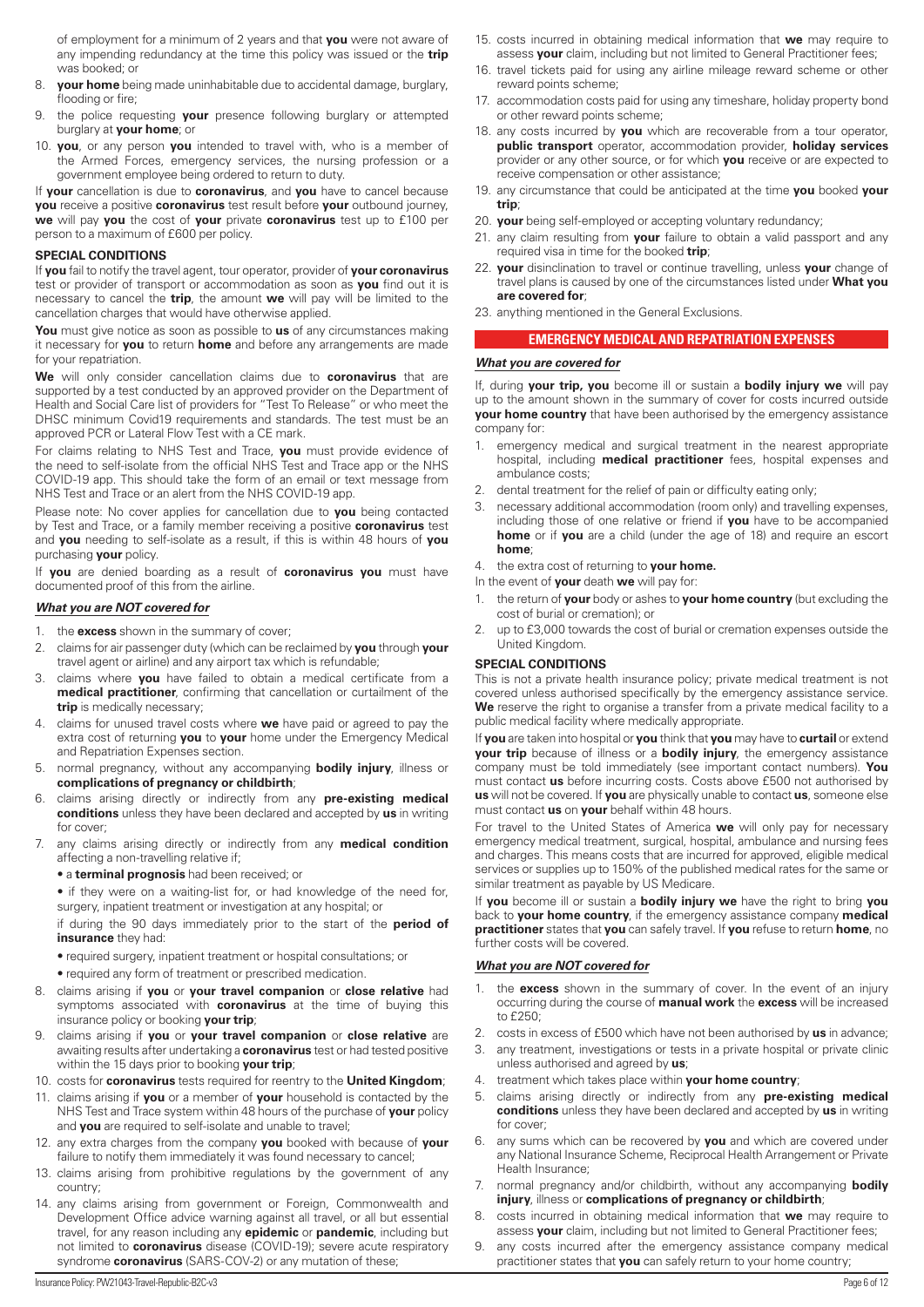- <span id="page-6-0"></span>10. any costs incurred for cosmetic treatment;
- 11. costs incurred for:
	- a) surgery or medical treatment which in the opinion of the attending **medical practitioner** and the emergency assistance company **medical practitioner** can be delayed until **your** return to **your home country**;
	- b) medication and/or treatment which at the time of departure is known to be required or to be continued outside **your home country**;
	- c) preventative treatment which can be delayed until **your** return to **your home country**;
- 12. claims that are not confirmed as medically necessary by the attending **medical practitioner** or the emergency assistance company;
- 13. the cost of any elective (non-emergency) treatment or surgery, including exploratory tests;
- 14. the cost of any treatment not directly related to the illness or **bodily injury**  which necessitated **your** admittance into hospital;
- 15. any additional hospital costs arising from single or private room accommodation unless medically necessary;
- 16. expenses incurred as a result of a tropical disease where **you** have not had the recommended inoculations and/or taken the recommended medication;
- 17. costs that arise more than 12 months after a claim was first notified;
- 18. any claim arising directly or indirectly from **your** participation in any sports or activities not listed under the sports and activities tables or which **you** have not paid the appropriate premium for;
- 19. anything mentioned in the General Exclusions.

## **HOSPITAL BENEFIT**

#### *What you are covered for*

**We** will pay **you** up to the amount shown in the summary of cover should **you** suffer a **bodily injury** or illness during the **period of insurance**, for each full 24 hours that **you** spend as an inpatient in a hospital outside of **your home country**.

#### *What you are NOT covered for*

- 1. the **excess** shown in the summary of cover;
- 2. treatment which takes place within **your home country**;
- 3. claims arising directly or indirectly from any **pre-existing medical conditions** unless they have been declared to **us** and accepted by **us** in writing for cover;
- 4. normal pregnancy and/or childbirth, without any accompanying **bodily injury**, illness or **complications of pregnancy or childbirth**;
- 5. claims that are not confirmed as medically necessary by the attending **medical practitioner** or the emergency assistance company;
- 6. hospitalisation for any elective (non-emergency) treatment or surgery, including exploratory tests;
- 7. hospitalisation for any treatment not directly related to the **medical condition** or **bodily injury** which necessitated **your** initial admittance into hospital;
- 8. hospitalisation as a result of a tropical disease where **you** have not had the recommended inoculations and/or taken the recommended medication;
- 9. anything mentioned in the General Exclusions.

## **PERSONAL POSSESSIONS AND BAGGAGE**

#### *What you are covered for*

- 1. **We** will pay up to the amount shown in the summary of cover for the value or cost of repair of any of **your** own **personal possessions** (not hired, loaned or entrusted to **you**) which are lost, stolen, damaged or destroyed (after making allowance for wear and tear and depreciation).
- 2. **We** will pay up to the amount shown in the summary of cover for the cost of buying replacement necessities if **your** baggage is delayed in reaching **you** on **your outward journey** for at least 12 hours and **you** have a written report from the carrier to confirm this.

#### **SPECIAL CONDITIONS**

In the event of a claim for a pair or set of articles the maximum amount payable will be limited to the single article limit shown in the summary of cover.

**You** must provide **us** with any receipts, proofs of purchase or documents to support **your** claim as requested.

Within 24 hours of the discovery of the incident **you** must report loss, theft or damage of **personal possessions** to the police or carrier as appropriate. Delayed baggage or **personal possessions** damaged in transit must be reported to the airline before leaving the baggage hall and a Property Irregularity Report (PIR) obtained.

Any amount **we** pay **you** under item 2 will be deducted from **your** claim if **your** baggage proves to be permanently lost and **you** make a claim for lost baggage.

#### *What you are NOT covered for*

- 1. the **excess** shown in the summary of cover;
- 2. **you** not exercising care for the safety and supervision of **your personal possessions**;
- 3. loss, destruction, damage or theft of any items left **unattended** in a public place, or a place to which members of the general public have access;
- 4. the loss, damage or delay in transit of **your personal possessions**, if **you** do not notify the carrier (i.e. airline, shipping company, etc.) and obtain a written report within 24 hours of discovery of the damage or loss;
- 5. loss or theft unless **you** have reported the loss or theft to the nearest police authority within 24 hours of discovery and have obtained a written police report;
- 6. loss, destruction, damage or theft:
	- a) from confiscation or detention by customs or other officials or authorities; b) of valuables not carried in your hand luggage (i.e. carried on or about your person) while in transit;
- 7. sports gear whilst in use;
- 8. bicycles;
- 9. loss due to wear and tear, denting or scratching, moth or vermin;
- 10. breakage of fragile or brittle articles;
- 11. **valuables** stolen from an **unattended** vehicle at any time;
- 12. mobile phones or smart phones;
- 13. **personal possessions** stolen from:
	- a) an **unattended** vehicle, unless it was in the locked glove compartment, or rear boot or luggage area of the vehicle and it is covered so as not to be visible from outside the vehicle, and unless there is evidence of forcible entry;
	- b) an **unattended** vehicle (other than motor caravans) left for any period between the hours of 9pm and 9am;
- 14. any depreciation in value;
- 15. any property more specifically insured or recoverable under any other source;
- 16. the cost of replacement locks;
- 17. anything mentioned in the General Exclusions.

#### **PERSONAL MONEY**

#### *What you are covered for*

**We** will pay **you** up to the amount shown in the summary of cover if **your** own **money** is lost or stolen whilst being carried on **your** person or left in a locked safety deposit box (or equivalent facility).

#### *What you are NOT covered for*

- 1. the **excess** shown in the summary of cover;
- 2. claims arising from **you** not exercising care for the safety and supervision of **your money**;
- 3. loss or theft unless **you** have reported the loss or theft to the nearest police authority within 24 hours of discovery and have obtained a written police report;
- 4. loss or theft of **your money** left **unattended** in a public place, or a place to which members of the general public have access;
- 5. **money** stolen from an **unattended** vehicle;
- 6. any depreciation in value or exchange rates;
- 7. anything mentioned in the General Exclusions.

#### **LOSS OF PASSPORT**

#### *What you are covered for*

**We** will pay up to the amount shown in the summary of cover for:

- 1. the costs in obtaining a replacement passport or travel document (**you** are not covered for the cost of the document itself) to enable **you** to return to **your home country** following accidental loss or theft;
- 2. the costs in obtaining a replacement driving licence or green card following accidental loss or theft.

#### *What you are NOT covered for*

- 1. the **excess** shown in the summary of cover;
- 2. the cost of the passport, travel document, driving licence or green card;
- 3. loss due to delay, detention, confiscation, requisition or damage by customs or other officials or authorities;
- 4. loss or theft unless **you** have reported the loss or theft to the nearest police authority within 24 hours of discovery and have obtained a written police report;
- 5. loss of or theft from an **unattended** vehicle;
- 6. anything mentioned in the General Exclusions.

#### **TRAVEL DELAY AND ABANDONMENT**

This section does not apply to **trips** within **your home country**.

## *What you are covered for*

#### **AIRPORT LOUNGE ACCESS**

If the flight on which **you** are booked to travel is delayed by at least two hours as a result of:

- 1. **strike or industrial action** provided that when this policy was taken out, there was no expectation that the **trip** would be delayed;
- 2. adverse weather conditions;
- 3. mechanical breakdown or technical fault of the aircraft.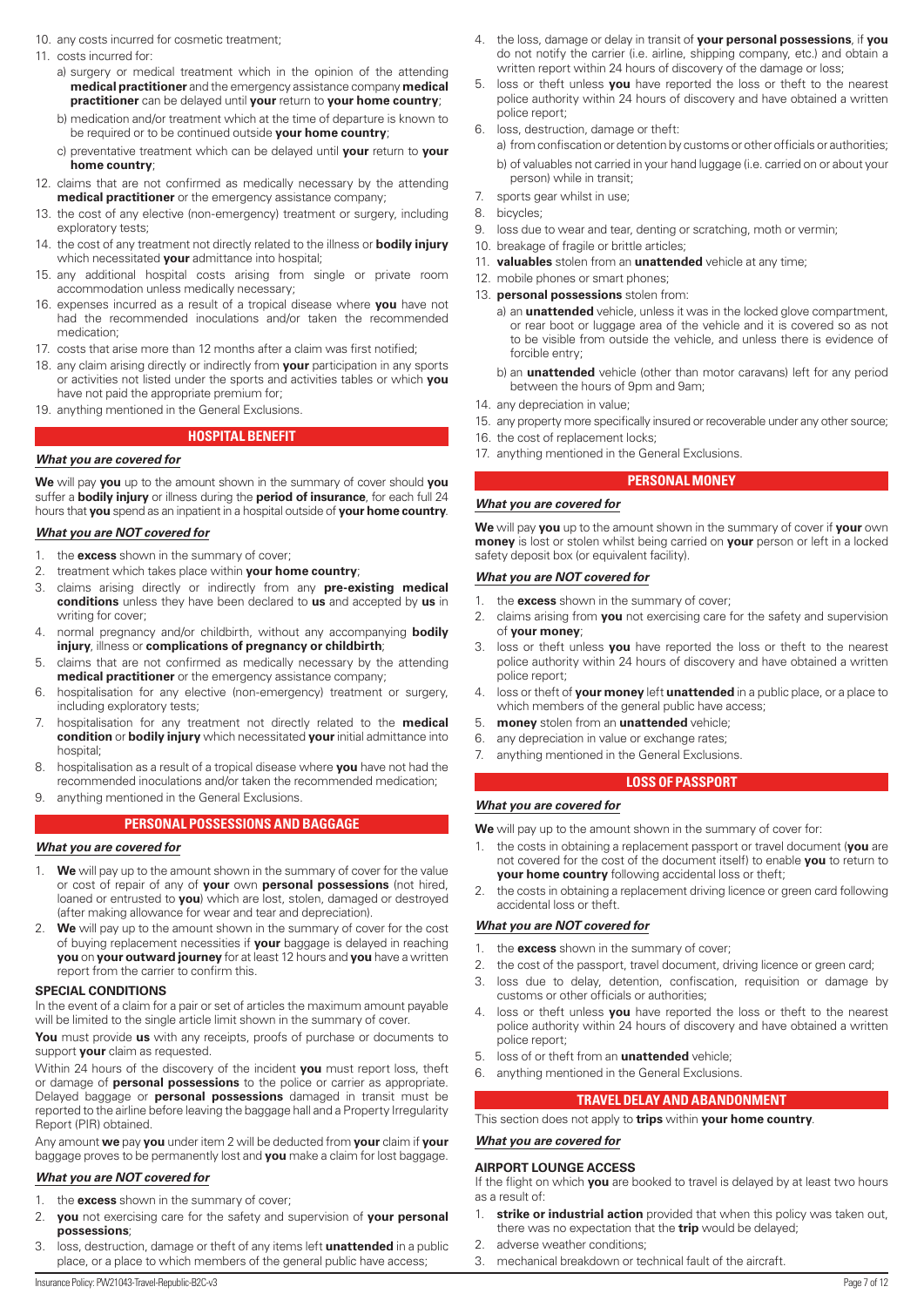<span id="page-7-0"></span>**We** will provide access to an airport lounge, where available. Lounge access will become available on the announcement of a minimum two-hour delay, not, for example, two consecutive one-hour delays.

**You** must have access to a mobile device so that **you** can receive an SMS message in order to gain access to the lounge.

To take advantage of this benefit **you** will need to call the 24-hour access phone number: +44 (0)2380 177466.

**You** will need to quote **your** policy number and flight details. If **your** claim is valid **you** will then be sent an SMS message which will give **you** access to an airport lounge for the duration of **your** delay.

There may be occasions when this benefit is unavailable:

- If the lounge is closed when the delay occurs during the night, for instance.
- If the lounge is at full capacity.
- If **you** or another **insured person** fail to meet the lounge terms and conditions such as dress code or minimum age.

#### **TRAVEL DELAY BENEFIT**

If **you** chose not to, or are unable to take advantage of airport lounge access, **we** will pay **you**:

- 1. up to the amount shown in the summary of cover if the international departure of the **public transport** on which **you** are booked to travel is delayed by at least 12 hours; or
- up to the amount shown under the Abandonment section of this policy in the summary of cover if **you** abandon the **trip** after a delay to **your** outward flight, sea crossing, coach or train departure from **your home country** of more than 12 hours beyond the booked departure time;
- as a result of:
	- a) **strike** or **industrial action** provided that when this policy was taken out, there was no expectation that the **trip** would be delayed;
	- b) adverse weather conditions;
	- c) mechanical breakdown or technical fault of the aircraft, coach, train or sea vessel.

#### *What you are NOT covered for*

- 1. the **excess** shown in the summary of cover;
- 2. any claim if **you** have not checked in before the recommended check-in time;
- 3. any claim if **you** have not obtained written confirmation from the carrier stating the duration and the cause of the delay;
- 4. any claims arising from withdrawal from service of the **public transport**  on the orders or recommendation of the Civil Aviation Authority or a Port Authority or similar body in any country;
- 5. any claims for additional travel and accommodation expenses;
- 6. anything mentioned in the General Exclusions.

#### **MISSED DEPARTURE**

## This section does not apply to **trips** within **your home country**.

#### *What you are covered for*

We will pay up to the amount shown in the summary of cover for necessary travel and accommodation expenses required to reach **your** booked destination, if **you** miss **your** booked departure due to:

- 1. the vehicle **you** are travelling in to reach **your** international departure point breaking down or being involved in an accident; or
- 2. an accident or breakdown happening ahead of **you** on a public road which causes an unexpected delay to the vehicle in which **you** are travelling;
- 3. the **public transport you** are using to reach **your** international departure point being delayed, resulting in **you** arriving too late to commence **your** booked **trip**.

#### *What you are NOT covered for*

- 1. the **excess** shown in the summary of cover;
- 2. claims where **you** have not allowed sufficient time to get to **your** international departure point to catch the booked **public transport**;
- 3. the **public transport** provider's failure unless **you** get a letter from the provider confirming that the service did not run on time;
- 4. the accident or breakdown of **your** vehicle unless **you** get confirmation of the delay from the authority who went to the accident or breakdown affecting the car **you** were travelling in;
- 5. breakdown of any vehicle in which **you** are travelling if the vehicle is owned by **you** and has not been serviced properly and maintained in accordance with manufacturer's instructions;
- 6. any delay caused by a riot, civil commotion, **strike or industrial action** which began or was announced before the start date of **your** policy and the date **your** travel tickets or confirmation of booking were issued;
- 7. anything mentioned in the General Exclusions.

#### **PERSONAL ACCIDENT**

#### *What you are covered for*

Insurance Policy: PW21043-Travel-Republic-B2C-v3 Page 8 of 12 **We** will pay up to the amount shown in the summary of cover if **you** suffer an

accidental **bodily injury** during the **trip**, which within 12 months is the sole and direct cause of:

- 1. death; 2. **loss of limb**;
- 3. total and permanent **loss of sight** in one or both eyes; or
- 4. **permanent total disablement**.

#### **SPECIAL CONDITIONS**

For persons over 75 or under 16 years of age at the time of the accident the death benefit will be limited to the amount shown on the summary of cover. There will be no cover for **permanent total disablement** or **loss of limb** for persons over 75 or under 16 years of age.

#### *What you are NOT covered for*

- 1. any claims arising directly or indirectly from sickness, illness or disease;
- 2. any injury not caused solely by outward, visible, external means;
- 3. mental or psychological trauma not involving **your bodily injury**;
- 4. any claim arising directly or indirectly from **your** pregnancy;
- 5. any claims under this section not notified to **us** within 12 months of the date of the accident;
- 6. anything mentioned in the General Exclusions.

#### **PERSONAL LIABILITY**

#### *What you are covered for*

**We** will pay up to the amount shown in the summary of cover (including any legal costs related to the accident agreed by **us**) in costs if **you** become legally liable during **your trip** for an accident that causes:

- a) death or injury to any person.
- b) accidental loss or damage to property that is not owned by any insured person.

**NB**: If **you** are legally responsible for accidental damage to rented accommodation, **we** will pay up to £100,000 for a single incident.

#### **SPECIAL CONDITIONS**

**You** or **your** legal representatives must give **us** written notice immediately **you** receive notice of any prosecution or inquest in connection with any circumstances which may give rise to a claim under this section.

No admission, offer, promise, payment or indemnity should be made by or on **your** behalf without **our** prior written consent.

Every document issued to **you** must be forwarded to **us** immediately upon receipt.

**We** are entitled to take over and conduct in **your** name the defence or settlement of any claim or to prosecute in **your** name for **our** own benefit any claim for indemnity or damages against all other parties.

**We** may at any time pay the sum insured (after deduction of any sums already paid as compensation) or any lesser amount for which such claim(s) can be settled. Once this payment is made **we** will have no further liability for **your** claim.

#### *What you are NOT covered for*

- 1. claims arising from accidental death of or physical injury to **you** or **your close relative**;
- 2. any liability resulting from **your** employment, trade, profession, business or that of **your close relative**;
- 3. **your** responsibility as an employer to anyone employed by **you** or **your close relative** in any trade, business or profession;
- 4. any agreement or contract which adds any liability which would not have existed otherwise;
- 5. any liability arising from **you** or **your close relative** owning or using aircraft, horse-drawn vehicles, motorised or mechanically propelled, assisted vehicles or towed vehicles, boats (other than rowing boats, punts), jet skis, jet bikes or wet bikes, animals (other than horses, domestic dogs or cats), firearms;
- 6. any liability resulting from wilful or malicious acts by **you**;
- 7. accidental injury or loss which has not been caused by **you**;
- 8. any liability resulting from **you** knowingly or unknowingly passing on any sexually transmitted disease to a third party;
- 9. any claim for personal liability which is covered by any other insurance held by **you**;
- 10. any claims arising from the occupation, except temporarily for the purposes of the **trip**, or ownership of any land or building;
- 11. any claim if **you** engage in any activity where this policy states that Personal Liability cover is excluded;
- 12. anything mentioned in the General Exclusions.

# **LEGAL EXPENSES**

## *What you are covered for*

**We** will pay up to the amount shown in the summary of cover for **legal expenses** to bring a claim for damages or compensation against a third party, if **you** suffer an incident that results in **bodily injury**, death or illness caused by a third party during the trip.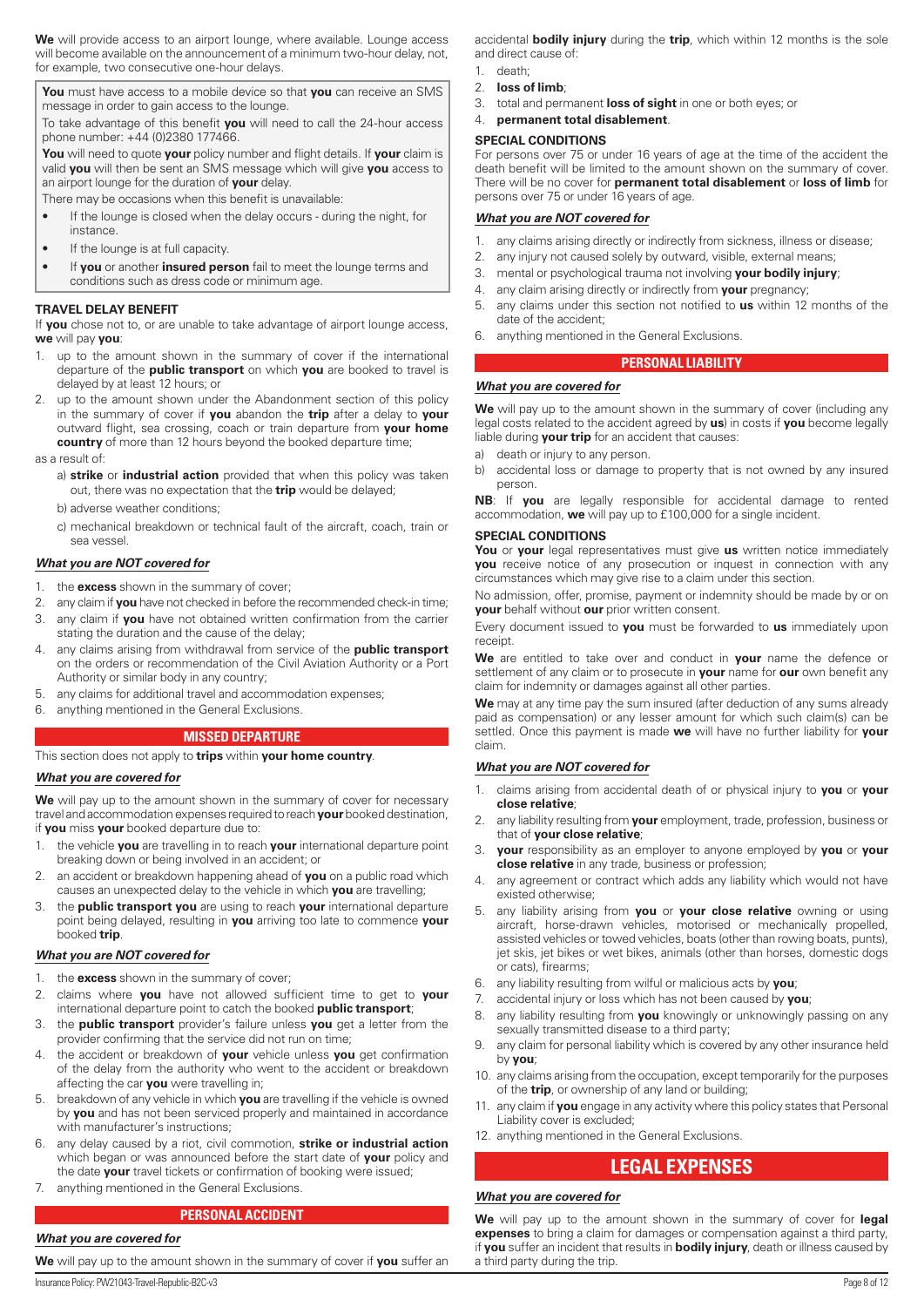<span id="page-8-0"></span>The following words and expressions used in this section of the policy shall mean the following wherever they appear in bold:

#### **Legal Expenses:**

fees, expenses and other costs reasonably incurred (as determined by our **legal representative**) by a **legal representative** to pursue a claim or legal proceedings for damages and/or compensation against a third party who has **caused your bodily injury**, death or illness.

costs that **you** are legally liable for following an award of costs by any court or tribunal or an out-of-court settlement made in connection with any claim or legal proceedings.

#### **Legal Representative:**

The solicitor or other suitably qualified person appointed by **us** in accordance with this section of the policy.

#### **SPECIAL CONDITIONS**

Written consent must be obtained from **us** prior to incurring **legal expenses**. This consent will be given if **you** can satisfy **us** that:there are reasonable (as determined by our **legal representative**) grounds for pursing the claim or legal proceedings; and in the opinion of our **legal representative** the prospects of success and of recovering damages/enforcing a judgment is at least 51%.

- All claims or legal proceedings including any appeal against judgement resulting from the same original cause, event, or circumstance, will be regarded as one claim.
- If **you** are successful in any action, any **legal expenses** provided by **us** must be reimbursed to **us**.
- **We** may at **our** discretion assume control at any time of any claim or legal proceedings in **your** name for damages and or compensation from a third party.
- **We** may at **our** discretion offer to settle a claim with **you** instead of initiating or continuing any claim or legal proceedings for damages and or compensation from a third party. Any such settlement will be full and final in respect to the claim.
- **We** may at **our** discretion offer to settle a counter-claim against **you** instead of continuing any claim or legal proceedings for damages and or compensation from a third party.
- Only the costs incurred by a **legal representative** approved or appointed by **us** will be covered.
- **We** shall have complete control over the legal proceedings through **legal representatives we** nominate up to the point where proceedings are issued at which point **you** are free to nominate a suitably qualified person, although **we** do not have to accept them.
- Any **legal representative** will be appointed by **us** to represent **you** according to our standard terms, which may include a Conditional Fee Agreement or a Contingency Fee Agreement.
- **You** must cooperate fully with **us** and the **legal representative** and follow their advice and provide any information and assistance required by them within a reasonable timescale.
- **We** will have direct contact with the **legal representative** and **you** must authorise them to disclose any information or documentation **we** may ask for.
- If **we** ask, **you** must have any legal costs taxed, assessed or audited.

#### *What you are NOT covered for*

- 1. the excess as shown in the summary of cover;
- 2. any claim **we** or our **legal representative**s believe is not likely to be successful or if **we** think the costs of taking action will be more than any award or the prospects of success and of recovering damages/enforcing a judgment is likely to be less than 51%;
- 3. any claim reported to **us** more than 3 months after incident which led to the claim;
- 4. **legal expenses** incurred in the defence against any civil claim or legal proceedings made or brought against **you**;
- 5. **legal expenses** incurred before receiving **our** prior written approval;
- 6. **legal expenses** incurred in connection with any criminal or wilful act committed by **you**;
- 7. **legal expenses** incurred for any claim or legal proceedings brought against: a) a travel agent, tour operator, carrier, insurer or their agent;

b) a holiday accommodation provider;

c) **us**, **you**, or any company or person involved in arranging this policy; d) any person named on this policy;

- 8. fines, compensation or other penalties imposed by a court or other authority;
- legal expenses incurred after you have not accepted an offer from a third party to settle a claim or legal proceeding where the offer is considered by **our legal representative** to be reasonable or **you** not accepting an offer from **us** to settle a claim;
- 10. **legal expenses** which **we** consider to be unreasonable or excessive or unreasonably incurred (as determined by **our legal representative**);
- 11. **legal expenses** incurred in pursuing any claim for compensation against the manufacturer, distributor or supplier of any drug, medication or medicine;
- 12. any claim relating to:an illness which gradually develops and is not caused by a specific or sudden event;
- 13. the driving of a motor vehicle for which **you** had no valid insurance;
- 14. judicial review or coroner's inquest;
- 15. defending **your** legal rights, except for the defence of any counterclaim;
- 16. any claim where **legal expenses** are based directly or indirectly on the amount of compensation awarded and specifically which is capable of being pursued under a Contingency Fee Agreement;
- 17. **legal expenses** incurred in any claim which is capable of being pursued under a Conditional Fee Agreement;
- 18. **legal expenses** incurred if an action is brought in more than one country;
- 19. anything mentioned in the General Exclusions.

# **OPTIONAL ADDITIONAL COVER**

The following sections are only applicable if **you** have paid the appropriate additional premium. Any optional additional cover will be shown on **your certificate of insurance**.

# **OPTIONAL EXCESS WAIVER**

This section of cover is only applicable if **you** have paid the appropriate premium and is noted in **your certificate of insurance**.

The **excess** is reduced to nil except where stated. This benefit must be purchased at the same time as buying **your** policy.

Note: Excess waiver does not apply to:

- a) claims under the Medical & Repatriation section for an injury sustained during the course of manual work, where the **excess** will be increased to  $f$ 250
- b) claims under the Personal Liability section where the excess is £200.

# **OPTIONAL MAXIMUM TRIP DURATION INCREASE**

Your policy can be extended to increase the maximum trip duration on an annual multi-trip policy from 31 to 62 consecutive days for an additional premium if **you** are under the age of 66.

# **OPTIONAL CRUISE UPGRADE**

Your policy can be extended to cover cruise holidays upon payment of the appropriate extra premium.

# **OPTIONAL WINTER SPORTS COVER**

**If you are an Annual Multi-trip policy holder, you are entitled to 21 days' winter sports cover if you have paid the appropriate additional premium. If you are a Single trip policy holder this upgrade will be shown on your certificate of insurance.**

This policy excludes participating in or practising for certain winter sports and activities. Please ensure that the activity **you** are doing is covered.

This policy will cover **you** when **you** are engaging in the following winter sports on a non-competitive and non-professional basis during **your trip** when **you** have paid the additional winter sports premium (we classify ski instructing as being on a professional basis):

| Cat skiing (with guides)                                                                                                                 | Snow blading (no jumping tricks) |  |  |
|------------------------------------------------------------------------------------------------------------------------------------------|----------------------------------|--|--|
| Cross country skiing                                                                                                                     | Snow bobbing                     |  |  |
| Glacier skiing                                                                                                                           | Snow scooting                    |  |  |
| Langlauf (cross country skiing)                                                                                                          | Snow shoe walking                |  |  |
| Monoskiing (not for time trials/speed<br>skiing or racing)                                                                               | Snow shoeing                     |  |  |
| Skiing on piste                                                                                                                          | Snow tubing                      |  |  |
| Skiing or snowboarding off piste<br>(within local ski patrol guidelines)                                                                 | Snow blading                     |  |  |
| Sledging/tobogganing                                                                                                                     | Snow boarding on piste           |  |  |
| The following activities will be covered but there will be no cover in respect of<br>any Personal Accident or Personal Liability claims: |                                  |  |  |
| Kite snowboarding                                                                                                                        | Snow carting                     |  |  |
| Snow go karting                                                                                                                          | Snowmobiling                     |  |  |
| Skidoo                                                                                                                                   | Snowmobile safari                |  |  |
| Even if the appropriate winter sports premium has been paid, the following<br>activities will remain excluded:                           |                                  |  |  |
| Aerial skiing                                                                                                                            | Ski or ski bob                   |  |  |
| Air boarding                                                                                                                             | Ski race training                |  |  |
| Biathlon                                                                                                                                 | Ski racing                       |  |  |
| Bobsleigh                                                                                                                                | Ski randonee                     |  |  |
| Freestyle skiing                                                                                                                         | Ski stunting                     |  |  |
| Heli skiing or heli boarding                                                                                                             | Ski touring                      |  |  |
| Ice climbing                                                                                                                             | Ski yawing                       |  |  |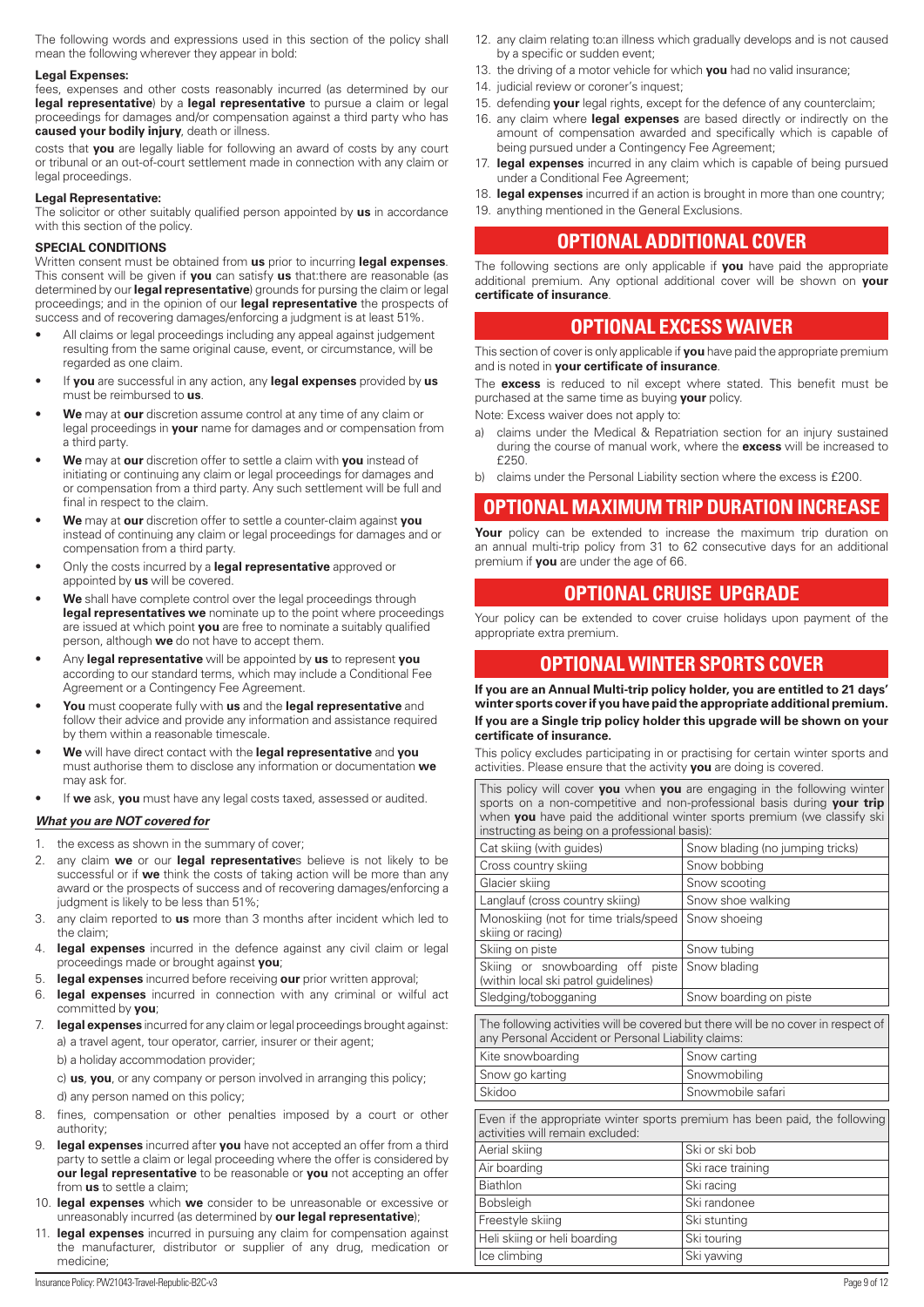<span id="page-9-0"></span>

| Ice diving                | Skiing/snowboarding off piste               |
|---------------------------|---------------------------------------------|
| Ice fishing by snowmobile | (outside local ski patrol guidelines/       |
| Ice holing                | outside recognised and authorised<br>areas) |
| Ice marathon              |                                             |
| Ice speedway              | Snow biking                                 |
| Nordic skiing             | Snow cat driving                            |
| Paraskiing                | Snow kiting                                 |
| Ski acrobatics/aerials    | Snow parascending                           |
| Ski jumping               | Tandem skiing                               |
| Ski mountaineering        | Use of skeletons                            |

You are not covered when engaging in organised competitions or when skiing against local authority warning or advice.

If **you** are undertaking a pursuit or activity which is not listed in this policy or are in any doubt as to whether cover will apply, please call **our** Travel Helpline as quoted on **your certificate of insurance.**

Benefits under the sections of cover already described are extended to cover winter sports. Please note that all terms, conditions and exclusions (except where these are amended under this upgrade) continue to apply for all sections in respect of winter sports.

#### **WINTER SPORTS CANCELLATION OR CURTAILMENT**

## *What you are covered for*

If **you** have a valid claim under the Cancellation and **Curtailment** section, in addition to the benefits shown under that section **we** will pay up to the amount shown in the summary of cover for the cost of deposits **you** cannot recover, or payments **you** have made (or contracted to pay) for unused ski pass or ski school fees.

#### *What you are NOT covered for*

- 1. anything mentioned in the exclusions relating to the Cancellation or **Curtailment section;**
- 2. anything mentioned in General Exclusions.

#### **SKIS, SKI EQUIPMENT AND SKI PASS**

#### *What you are covered for*

In addition to the **Personal Possessions** and Baggage section **we** will pay up to the amount shown in the summary of cover if:

- 1. **ski equipment** belonging to or hired by **you** is damaged, stolen, destroyed or lost in the course of a **trip**;
- 2. **your** ski pass that **you** are carrying on **your** person or have left in a safety box is lost, stolen, or damaged in the course of a **trip**.

#### **SPECIAL CONDITIONS**

**Ski equipment** is covered against damage or loss whilst in use, if being used correctly. Skis are covered when locked to a roof rack, which is itself locked to the roof of a vehicle.

**You** must take care of **your ski equipment** and ski pass and must not leave them **unattended** at any time in a place to which the public has access.

#### *What you are NOT covered for*

- 1. anything mentioned in the exclusions relating to the **Personal Possessions**  and Baggage section;
- 2. anything mentioned in the General Exclusions.

#### **PISTE CLOSURE**

#### *What you are covered for*

If during a **trip you** are prevented from skiing at the pre-booked resort for more than 24 consecutive hours, because adverse weather conditions cause a total closure of the lift system (other than baby drags and lifts used for transport within the resort by non-skiers) **we** will pay up to the amount shown in the summary of cover:

- 1. for all travel costs and lift pass charges **you** have to pay to travel to and from a similar area to ski; or
- 2. as a cash benefit payable if no suitable alternative skiing is available.

#### *What you are NOT covered for*

- 1. **trips** in the Northern Hemisphere outside the period commencing 1st December and ending 31st March;
- **trips** in the Southern Hemisphere outside the period commencing 1st May and ending 30th September;
- 3. anything mentioned in the General Exclusions.

#### **AVALANCHE OR LANDSLIDE**

#### *What you are covered for*

If, following avalanches or landslides, access to and from the ski resort is blocked or scheduled **public transport** services are cancelled or **curtailed we** will pay up to the amount shown in the summary of cover for extra accommodation and

travel expenses to enable **you** to reach an alternative site. Evidence of limited access will be required.

#### *What you are NOT covered for*

Anything mentioned in the General Exclusions.

#### **SKI HIRE**

## *What you are covered for*

If **your ski equipment** is delayed on the **outward journey** of a **trip** for more than 12 hours, then **we** will pay **you** up to the amount shown in the summary of cover for hire of equivalent replacement **ski equipment**.

#### *What you are NOT covered for*

- 1. the loss, damage or delay in transit of **your ski equipment** if **you** do not notify the carrier within 24 hours and obtain a Property Irregularity Report (PIR) or other report confirming the delay;
- 2. anything mentioned in the General Exclusions.

## **OPTIONAL SPORTS AND ACTIVITIES COVER**

Category A sports are automatically covered under **your** policy. Category B, C and D sports will be covered upon payment of an additional premium. Payment for additional categories includes coverage for all preceding categories (e.g. if **you** pay Category D **you** will be covered for A, B and C also) and will be noted on **your certificate of insurance**.

#### **You are not covered for taking part in any sports or activities unless they are listed below.**

Cover for the following activities is included providing it is for non-competitive recreational or amateur purposes only during **your trip**. When participating in **your** activity **you** must ensure that it is adequately supervised and appropriate safety equipment is worn/used at all times.

| <b>Activity</b>                                                                             | <b>Category</b> | <b>Conditions</b>                                                                                                                                                                        |
|---------------------------------------------------------------------------------------------|-----------------|------------------------------------------------------------------------------------------------------------------------------------------------------------------------------------------|
| Abseiling                                                                                   | C               | Must be professionally organised<br>and supervised                                                                                                                                       |
| Aerobics                                                                                    | А               |                                                                                                                                                                                          |
| Archery                                                                                     | А               |                                                                                                                                                                                          |
| Badminton                                                                                   | А               |                                                                                                                                                                                          |
| Banana boating                                                                              | А               |                                                                                                                                                                                          |
| Basketball                                                                                  | А               |                                                                                                                                                                                          |
| <b>Bowls</b>                                                                                | А               |                                                                                                                                                                                          |
| Bungee Jump                                                                                 | B               | No Personal Accident cover                                                                                                                                                               |
| Camel/Elephant Riding                                                                       | B               |                                                                                                                                                                                          |
| Camogie                                                                                     | B               |                                                                                                                                                                                          |
| Canyoning                                                                                   | D               |                                                                                                                                                                                          |
| Cricket                                                                                     | А               |                                                                                                                                                                                          |
| Cycling                                                                                     | $\Delta$        | No Tours. No Personal Liability<br>cover                                                                                                                                                 |
| Cycle touring                                                                               | C               |                                                                                                                                                                                          |
| Deep Sea Fishing                                                                            | B               |                                                                                                                                                                                          |
| Dog Sledging                                                                                | B               |                                                                                                                                                                                          |
| Dry slope Skiing                                                                            | C               |                                                                                                                                                                                          |
| Fell walking, rambling &<br>trekking                                                        | А               | Up to 2,000 metres altitude. No<br>cover for self-guided trekking;<br>trekking against local authority<br>advice; trekking on routes which are<br>not officially recognised.             |
| Fishing                                                                                     | Α               |                                                                                                                                                                                          |
| Football                                                                                    | А               |                                                                                                                                                                                          |
| Go Karting                                                                                  | B               | Up to 120cc. No Personal Liability<br>cover                                                                                                                                              |
| Golf                                                                                        | А               |                                                                                                                                                                                          |
| Gymnastics                                                                                  | B               |                                                                                                                                                                                          |
| Hang Gliding                                                                                | D               |                                                                                                                                                                                          |
| Hiking                                                                                      | $\Delta$        | Up to 2,000 metres altitude. No<br>cover for self-quided trekking;<br>trekking against local authority<br>advice; trekking on routes which are<br>not officially recognised.             |
| Hiking                                                                                      | B               | Between 2,000 and 4,000 metres<br>altitude. No cover for self-quided<br>trekking; trekking against local<br>authority advice; trekking on routes<br>which are not officially recognised. |
| Hockey                                                                                      | B               |                                                                                                                                                                                          |
| Horse riding within tour<br>organisers guidelines and<br>safety helmet worn at all<br>times | D               | No Polo, Hunting, Jumping or<br>Racing                                                                                                                                                   |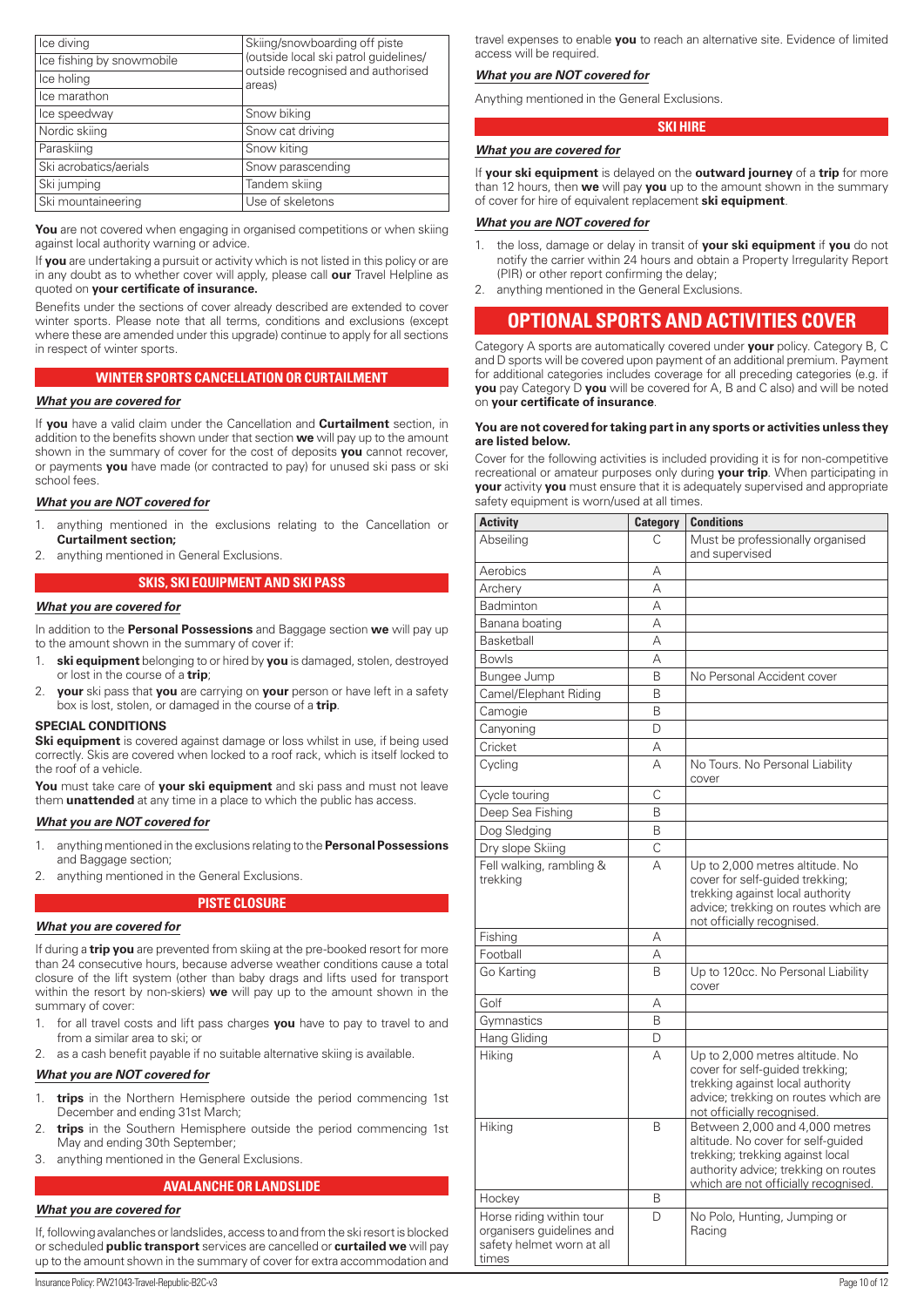<span id="page-10-0"></span>

| <b>Activity</b>                   | <b>Category</b>    | <b>Conditions</b>                                                                                                                                                                                                    |
|-----------------------------------|--------------------|----------------------------------------------------------------------------------------------------------------------------------------------------------------------------------------------------------------------|
| Hot Air Ballooning                | В                  | As a passenger only                                                                                                                                                                                                  |
| Hydro Zorbing                     | B                  |                                                                                                                                                                                                                      |
| Hurling                           | B                  |                                                                                                                                                                                                                      |
| Husky rides                       | A                  |                                                                                                                                                                                                                      |
| Ice-skating                       | A                  | Rink only                                                                                                                                                                                                            |
| Jet skiing                        | А                  |                                                                                                                                                                                                                      |
| Kite surfing                      | А                  |                                                                                                                                                                                                                      |
| Land Yachting                     | D                  |                                                                                                                                                                                                                      |
| Marathon                          | А                  |                                                                                                                                                                                                                      |
| <b>Martial Arts</b>               | B                  | Training only and non-contact                                                                                                                                                                                        |
| Motorcycling                      | B                  | Over 55cc and under 250cc only as<br>a rider or passenger when wearing<br>a helmet, providing the rider holds<br>an appropriate UK motorcycle<br>licence. No racing, no off-roading.<br>No Personal Liability cover. |
| Mountain biking                   | C                  | Excluding competition/racing                                                                                                                                                                                         |
| Paddle boarding                   | А                  |                                                                                                                                                                                                                      |
| Paragliding                       | $\overline{\rm c}$ |                                                                                                                                                                                                                      |
| Parasailing                       | C                  |                                                                                                                                                                                                                      |
| Parascending                      | C                  | No Personal Liability cover                                                                                                                                                                                          |
| Pony or horse trekking            | А                  | Guided treks only                                                                                                                                                                                                    |
| Racket ball                       | А                  |                                                                                                                                                                                                                      |
| Rafting, canoeing and<br>kayaking | B                  | including white water up to grade 3.<br>No Personal Liability cover                                                                                                                                                  |
| Rafting, canoeing and<br>kayaking | C                  | including white water up to grade 4.<br>No Personal Liability cover                                                                                                                                                  |
| Rafting, kayaking and<br>canoeing | А                  | No white water                                                                                                                                                                                                       |
| Rambling                          | А                  |                                                                                                                                                                                                                      |
| Reindeer sledging                 | A                  | As a passenger only, professionally<br>organised and supervised                                                                                                                                                      |
| Roller skating                    | А                  |                                                                                                                                                                                                                      |
| Rounders                          | А                  |                                                                                                                                                                                                                      |
| Rugby                             | B                  |                                                                                                                                                                                                                      |
| Running/running 10kms             | А                  |                                                                                                                                                                                                                      |
| Safari                            | B                  | Not involving use of firearms (not<br>walking safari)                                                                                                                                                                |
| Sand Boarding                     | C                  |                                                                                                                                                                                                                      |
| Sand Yachting                     | C                  |                                                                                                                                                                                                                      |
| Scenic helicopter rides           | A                  | As a passenger only, orofessionally<br>organised and supervised                                                                                                                                                      |
| Scuba Diving<br>Scuba Diving*     | А<br>D             | To a depth of 18 metres<br>Depth of between 18 and 30 metres<br>if BSAC, PADI, DIWA, SSI or SAA<br>member                                                                                                            |
| Sea Canoeing                      | B                  |                                                                                                                                                                                                                      |
| Show Jumping                      | D                  |                                                                                                                                                                                                                      |
| Skateboarding                     | А                  |                                                                                                                                                                                                                      |
| Snooker, pool and billiards       | А                  |                                                                                                                                                                                                                      |
| Snorkelling                       | А                  |                                                                                                                                                                                                                      |
| Squash                            | А                  |                                                                                                                                                                                                                      |
| Surfing                           | А                  | No Personal Liability cover                                                                                                                                                                                          |
| Swimming                          | А                  | Must be undertaken in a pool, inland<br>waters or coastal waters within a 12<br>mile limit from land                                                                                                                 |
| Table tennis                      | А                  |                                                                                                                                                                                                                      |
| Tennis                            | А                  |                                                                                                                                                                                                                      |
| Trekking                          | B                  | Between 2,000 and 4,000 metres<br>altitude. No cover for self-guided<br>trekking; trekking against local<br>authority advice; trekking on routes<br>which are not officially recognised.                             |
| Triathlon - Road Bike             | B                  |                                                                                                                                                                                                                      |
| Volleyball<br>Water polo          | А<br>А             |                                                                                                                                                                                                                      |
| Water skiing                      | А                  | Must be inland waters or coastal<br>waters within a 12 mile limit from<br>land. No Personal Liability cover                                                                                                          |
| Windsurfing                       | А                  | Must be inland waters or coastal<br>waters within a 12 mile limit from<br>land. No Personal Liability cover                                                                                                          |

| <b>Activity</b>                          | <b>Category</b> | <b>Conditions</b>                                                                                                                               |
|------------------------------------------|-----------------|-------------------------------------------------------------------------------------------------------------------------------------------------|
| Work Abroad                              |                 | No Personal Liability or Personal<br>Accident cover. Manual work will<br>be ground level only and involving<br>no wild animals or no machinery. |
| Yachting, boating, sailing<br>and rowing | А               | Must be inland waters or coastal<br>waters within a 12 mile limit from<br>land. No Personal Liability cover                                     |
| Zip lining                               |                 |                                                                                                                                                 |

\*When **you** have paid the appropriate additional premium for Scuba diving at any depth the following endorsement applies:

SCUBA diving to a maximum depth of 30 metres will be covered provided that **you** hold a British Sub Aqua Club (B.S.A.C.) or equivalent certificate of proficiency for the dive being undertaken or **you** are under the direct supervision of a qualified instructor; are diving with proper equipment and not contrary to B.S.A.C. codes of good practice; are not solo/ cave/wreck diving; are not diving for hire or reward; are not diving within 24 hours of flying or flying within 24 hours of diving and are not suffering from any **medical condition** likely to impair **your** fitness to dive.

## **GENERAL CONDITIONS APPLICABLE TO ALL SECTIONS**

- 1. **You** must cooperate with **us** and provide **us** with any documentation or information **we** ask for, to evaluate **your** claim or to seek reimbursement from a third party. **We** will not pay any claim unless **you** cooperate with **us**.
- 2. All receipts must be retained and produced in the event of a claim. **Your** claim may be rejected if receipts are not produced.
- 3. If **we** require any medical certificates, information, evidence and receipts, these must be obtained by **you** at **your** expense.
- 4. If at the time of any incident giving rise to a claim under this policy there is other insurance covering the same loss, **we** will not pay more than **our** proportional share apart from a personal accident claim, which will be paid in full.
- 5. In the event of a claim, if **we** require a medical examination **you** must agree to this and in the event of death **we** are entitled to a post mortem examination, both at **our** expense.
- 6. **You** must take steps to recover any lost or stolen article.
- 7. **You** must take steps to avoid or minimise any loss or damage likely to give rise to a claim under this policy. **You** must act as if **you** are not insured.
- 8. **We** will make every effort to provide all services stated in this document. Remote geographical locations or unforseeable adverse local conditions may affect normal service.
- 9. **We** may at any time pay **our** full liability under this policy after which **we** will have no further liability.
- 10. If any claim is found to be fraudulent in any way this policy will not apply and all claims related or subsequent to the fraud will not be paid.
- 11. **You** must follow any recommendations, laws or regulations made by any government or other authority both before and during the period of insurance, including government regulations that **you** must not travel and leave the **United Kingdom** during a pandemic lockdown situation. If **you** choose to travel against **United Kingdom** Government lockdown travel regulations, outside of Foreign, Commonwealth and Development Office travel advice, **you** will not be covered for any claim **you** make.
- 12. Unless some other law is agreed in writing, this policy is governed by English law. If there is a dispute, it will only be dealt with in the courts of England or of the country within the **United Kingdom** in which **your** main residence is situated.

# **GENERAL EXCLUSIONS APPLICABLE TO ALL SECTIONS**

**We** will not pay anything directly or indirectly caused by:

- 1. **You** being under the influence of alcohol to such an extent that it impairs **your** physical ability and/or judgement; or **you** being under the influence of drugs (unless prescribed by a doctor); alcoholism, any other alcohol related illness or drug addiction;
- 2. **Your** suicide, deliberately injuring yourself or **you** exposing yourself to needless danger (unless **you** are trying to save someone's life);
- 3. **You** suffering from, or transmitting, a sexually transmitted disease;
- 4. **you** climbing on top of, or jumping from a vehicle or jumping from a building or balcony, or sitting, planking, balconing, owling or lying on any external part of any building, or climbing or moving from any external part of any building to another (apart from stairs, ramps or walkways) and falling regardless of the height, unless **your** life is in danger or **you** are attempting to save human life;
- 5. **you** fighting, except in self-defence;
- air travel (other than as a fare-paying passenger on a regular scheduled airline or licenced charter aircraft);
- 7. bankruptcy/liquidation of any tour operator, travel agent or transportation company;